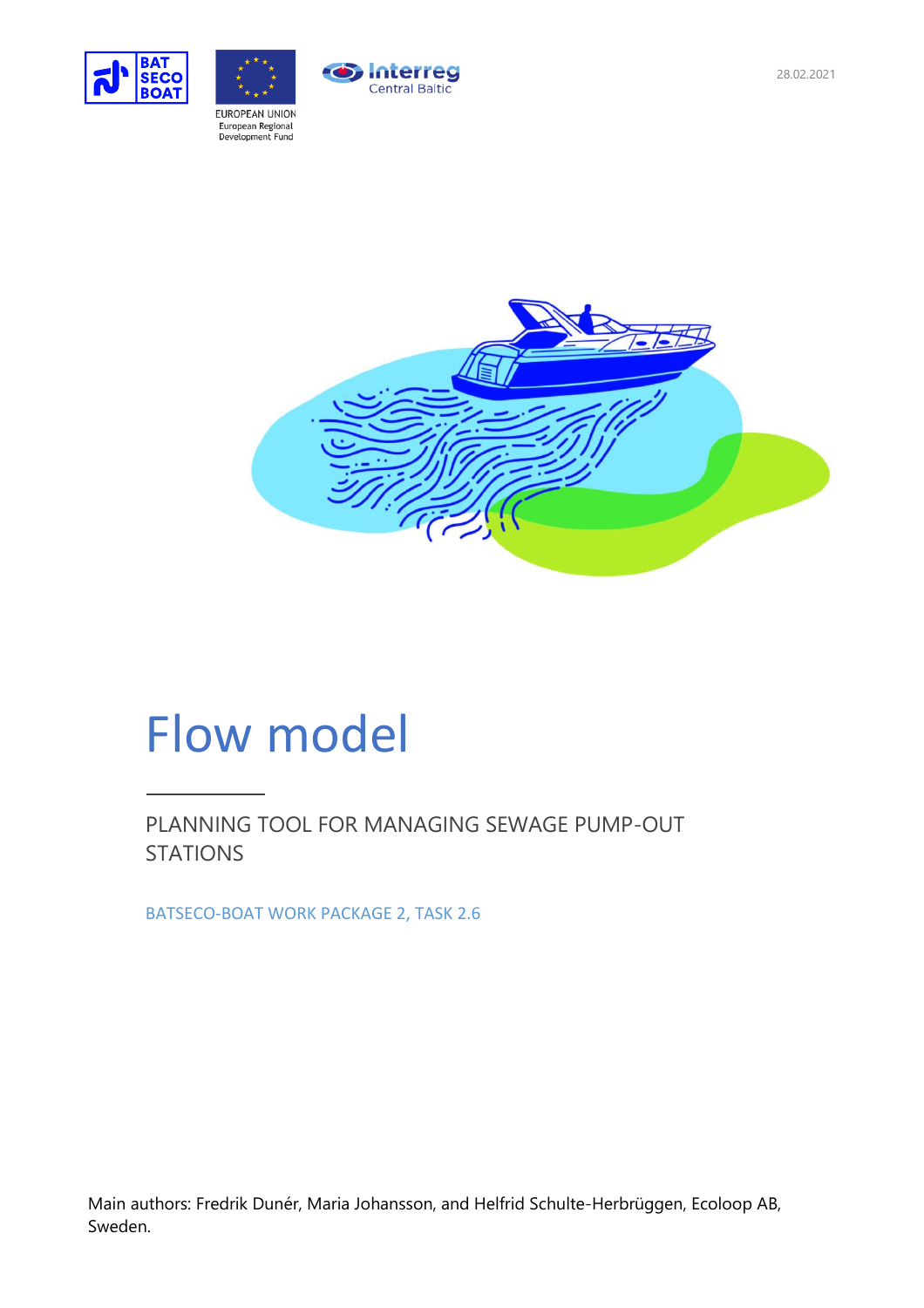# Table of contents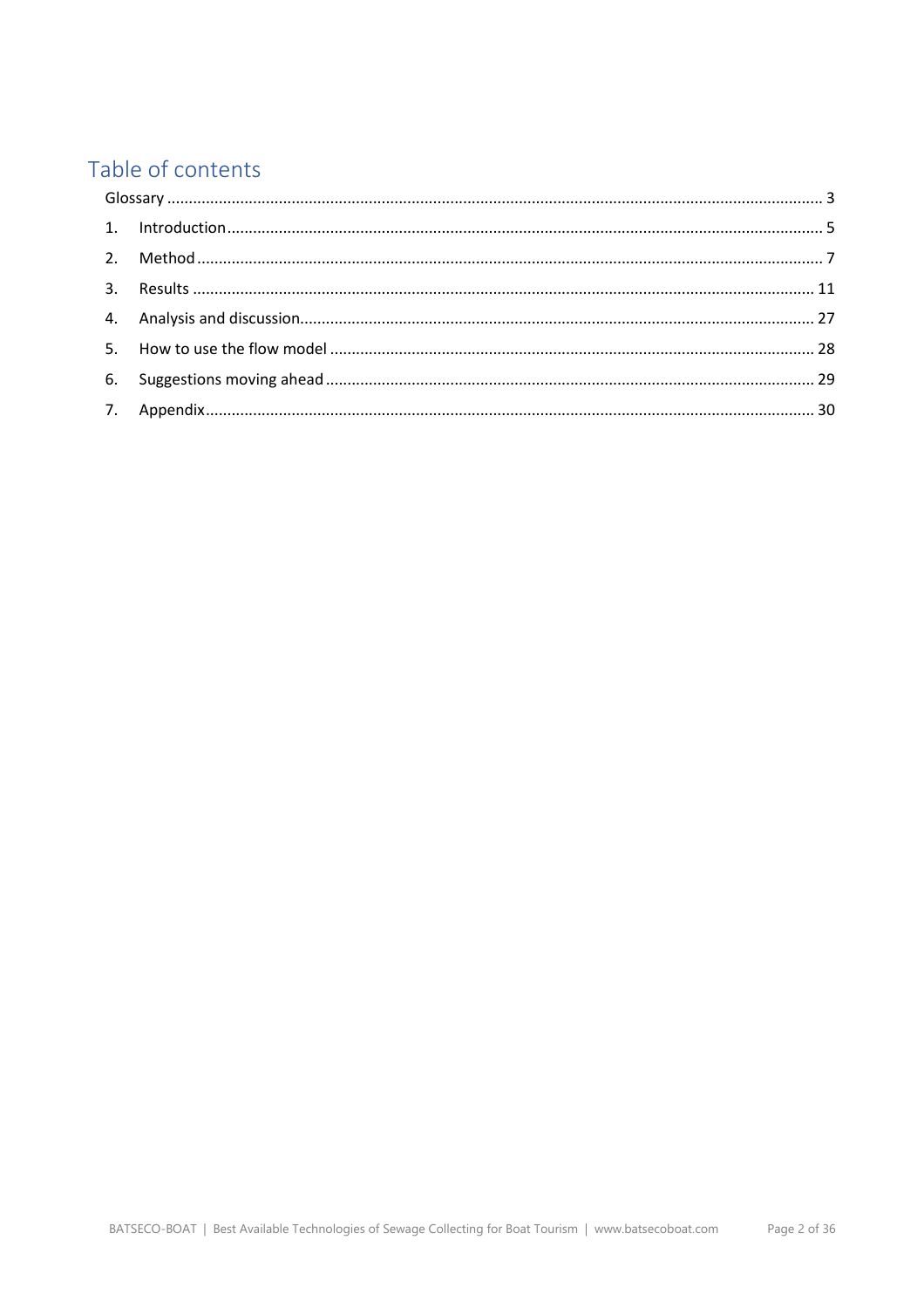# <span id="page-2-0"></span>**Glossary**

| <b>Black water</b>       | Toilet waste waters generated by humans                                                                                                                                                                   |
|--------------------------|-----------------------------------------------------------------------------------------------------------------------------------------------------------------------------------------------------------|
| <b>Central Baltic</b>    | Geographical area which includes land and sea areas<br>around Northern Baltic Sea, southern Bay of Bothnia and<br>Gulf of Finland                                                                         |
| Eutrophication           | Process of where water is overly enriched mainly by<br>nutrients (P and N) leading to excessive growth of algae<br>and oxygen depletion.                                                                  |
| Grey water               | Water resulting from washing or cleaning, but does not<br>contain toilet waste                                                                                                                            |
| <b>HELCOM</b>            | <b>HELCOM (Baltic Marine Environment Protection</b><br>Commission - Helsinki Commission) is the governing<br>body of the Convention on the Protection of the Marine<br>Environment of the Baltic Sea Area |
| Holding tank             | Fixed tank mounted in a leisure boat where sewage or<br>toilet waste is collected for temporary storage                                                                                                   |
| Leisure boat             | Watercraft or recreational craft with hull length<br>commonly less than 24m, that are intended for leisure or<br>sport use                                                                                |
| Leisure boat harbour     | Refers to home or guest harbour, port or marina                                                                                                                                                           |
| Pump-out station         | Device designed to extract and collect sewage (toilet<br>waste) from leisure boats                                                                                                                        |
| Sewage collection system | Network of different kind of pump-out stations for the<br>use of boaters                                                                                                                                  |
| Sludge                   | Semi-solid matter that is produced by a waste water<br>treatment process or by a sanitation system                                                                                                        |
| Waste water              | Water polluted by human waste (incl black and grey<br>waters) or by other human activity, excluding bilge<br>waters generated by the water craft and collected<br>separately                              |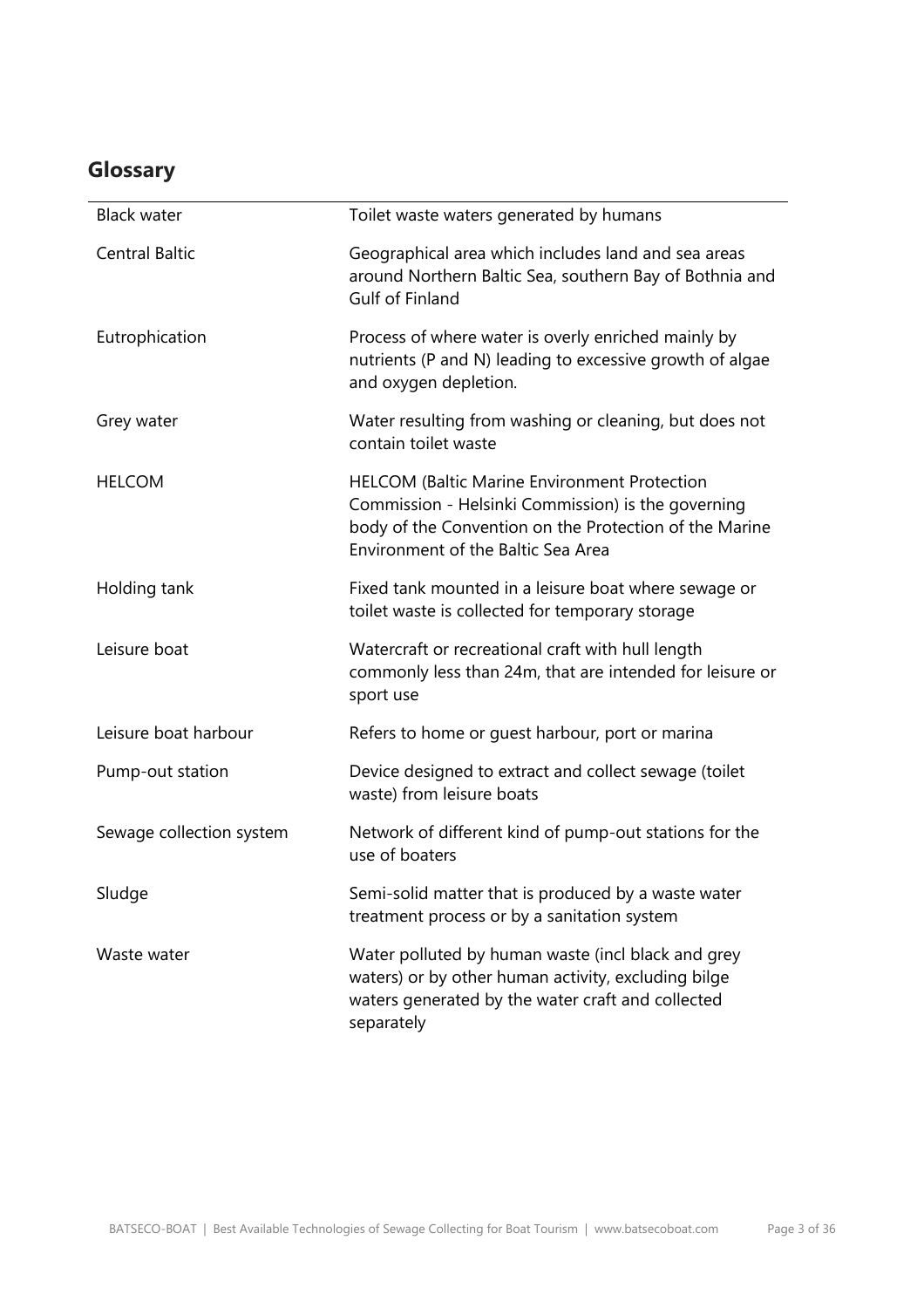| AIS                          | Automatic identification system (AIS). System by which<br>the position, course and speed of naval vessels can be<br>tracked.                                                                                                |  |
|------------------------------|-----------------------------------------------------------------------------------------------------------------------------------------------------------------------------------------------------------------------------|--|
| <b>ECA</b>                   | East coast area (ECA). A grouping of coastal counties in<br>central Sweden                                                                                                                                                  |  |
| Catchment area               | The area surrounding a pump-out station within which<br>leisure boats can be expected to travel in order to empty<br>their holding tank.                                                                                    |  |
|                              |                                                                                                                                                                                                                             |  |
| S                            | Volume of sewage added to the pump-out station per<br>day.                                                                                                                                                                  |  |
| $B_{\text{catch}}$           | The number of leisure boats present in a pump-out<br>station's catchment area.                                                                                                                                              |  |
| $\overline{A}$ <sub>at</sub> | The number of leisure boats present in a given area, a,<br>during a given time-period, t.                                                                                                                                   |  |
| $Q_{\text{toilet}}$          | The share of leisure boats in a region that are fitted with<br>a holding tank for toilet waste.                                                                                                                             |  |
| Qempty                       | The share of boats with a holding tank present in the<br>catchment area of a pump-out station that plan to<br>empty their tank. Expressed in three different ways all<br>estimates are made using one of the three options. |  |
| V <sub>waste</sub>           | The amount of waste a leisure boat with a holding tank<br>can be expected to empty.                                                                                                                                         |  |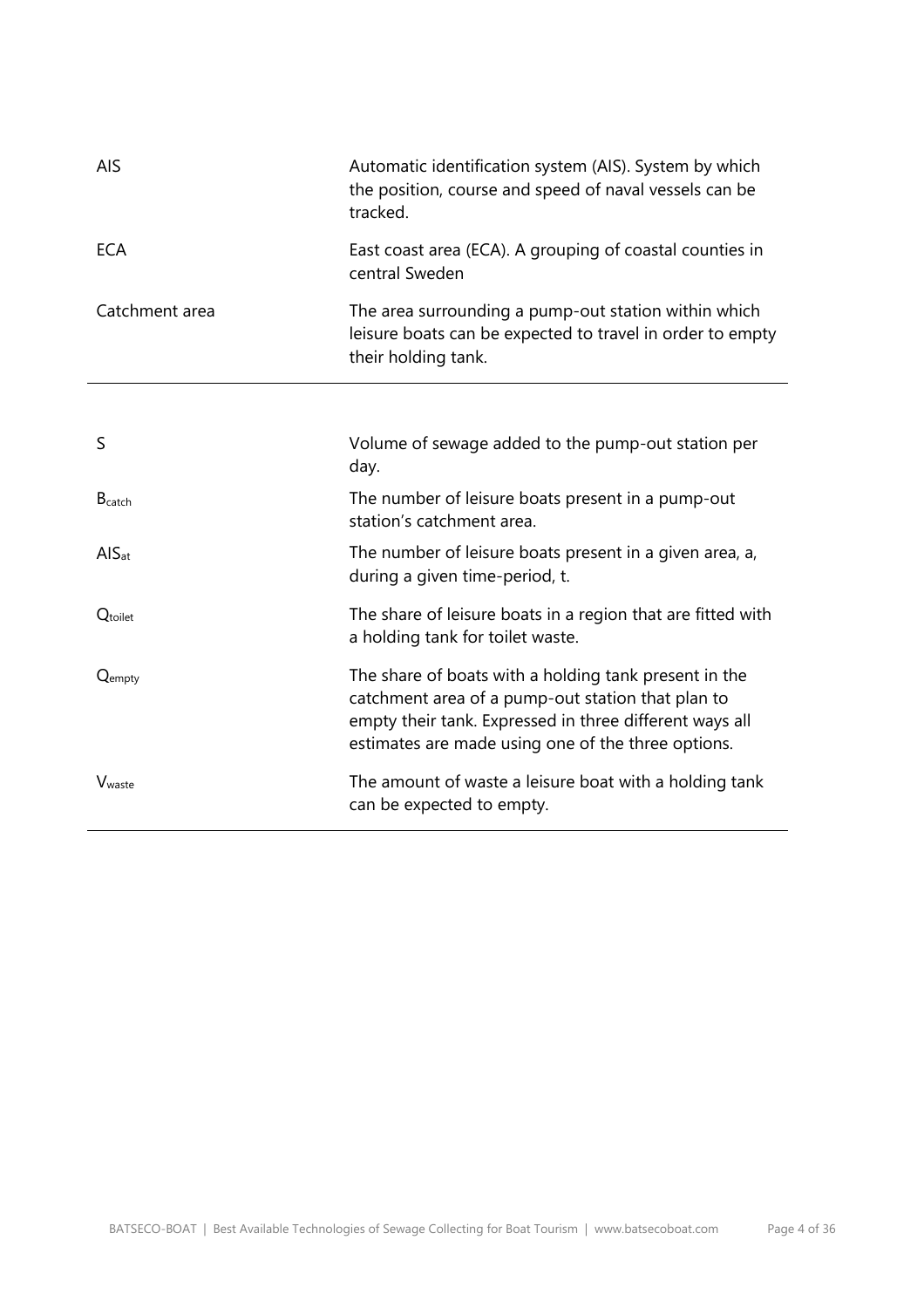# <span id="page-4-0"></span>**1. Introduction**

# **1.1. The BATSECO-BOAT project**

Visiting leisure boat harbours in the Baltic Sea area fascinates both national and international visitors, many of whom explore the coastal and archipelago areas using small leisure boats. Boat tourism is an important and popular way to spend a summer holiday in archipelagos and coastal areas, which provide beautiful and peaceful maritime nature experiences. Staying and living for weeks in a leisure boat requires similar kind of community services to what we usually have at home but these require a somewhat different organisation. Usually, it is the small boat harbours that provide and sell most of these services to boaters.

The possibility of emptying toilet waste from leisure boats can be considered a fundamental service for boaters, which, when neglected, has a crucial impact on boaters' comfort during their holidays. However, this basic service suffers from problems, such as lack of easily accessible and functional sewage pump-out stations; non-harmonized sewage collection equipment; and lack of easily accessible information regarding location and functionality. It is also important to reduce visitor detours (having to make extra trips to other stations when the nearest station is full or malfunctioning) by improving information regarding the pump-out station network and its' operability. Moreover, it can be difficult for international visitors to know what kind of waste handling and pump-out services that exist. Both Sweden and Finland have an extensive archipelago with an active leisure boat life where boaters commonly cross between the countries. Although toilet waste collection systems have been in place for several years, there is need to address both technical and managerial challenges. In Estonia, where the boating culture is very young, the coastline is open and waters are shallow, the coverage of sewage collection services is low. Thus, it is important to upgrade the service level in Estonia. Cross-border collaboration and exchange of experiences has the potential to facilitate mutual support, good examples, and a more systematic approach to the management of toilet waste from leisure boats across the Central Baltic region.

The BATSECO-BOAT (Best Availabe Technologies of Sewage Collecting for Boat tourism) project is a collaborative project between three countries in the central Baltic region: Finland, Sweden, and Estonia. The aim is to 1) increase tourism across the Central Baltic Region by investing in best available technologies for sewage collection and management and 2) create improved service facilities for leisure boats visiting small harbours in the Baltic Region.

By installing new pump-out stations, the BATSECO-BOAT project also contributes to the objectives of EUSBSR (EU Strategy for the Baltic Sea Region) in keeping the sea cleaner by facilitating collection of nutrients from toilet waste from leisure boats and thereby reducing a source of algal growth and eutrophication. The project supports the tourism industry with a cross-border approach that benefits both entrepreneurs and public authorities, and the Baltic Sea environment as whole.

The main results of the BATSECO-BOAT project include an upgrade of the sewage collection services in 18 leisure boat harbours in Estonia, in Finland and in Sweden. The upgrade is realised by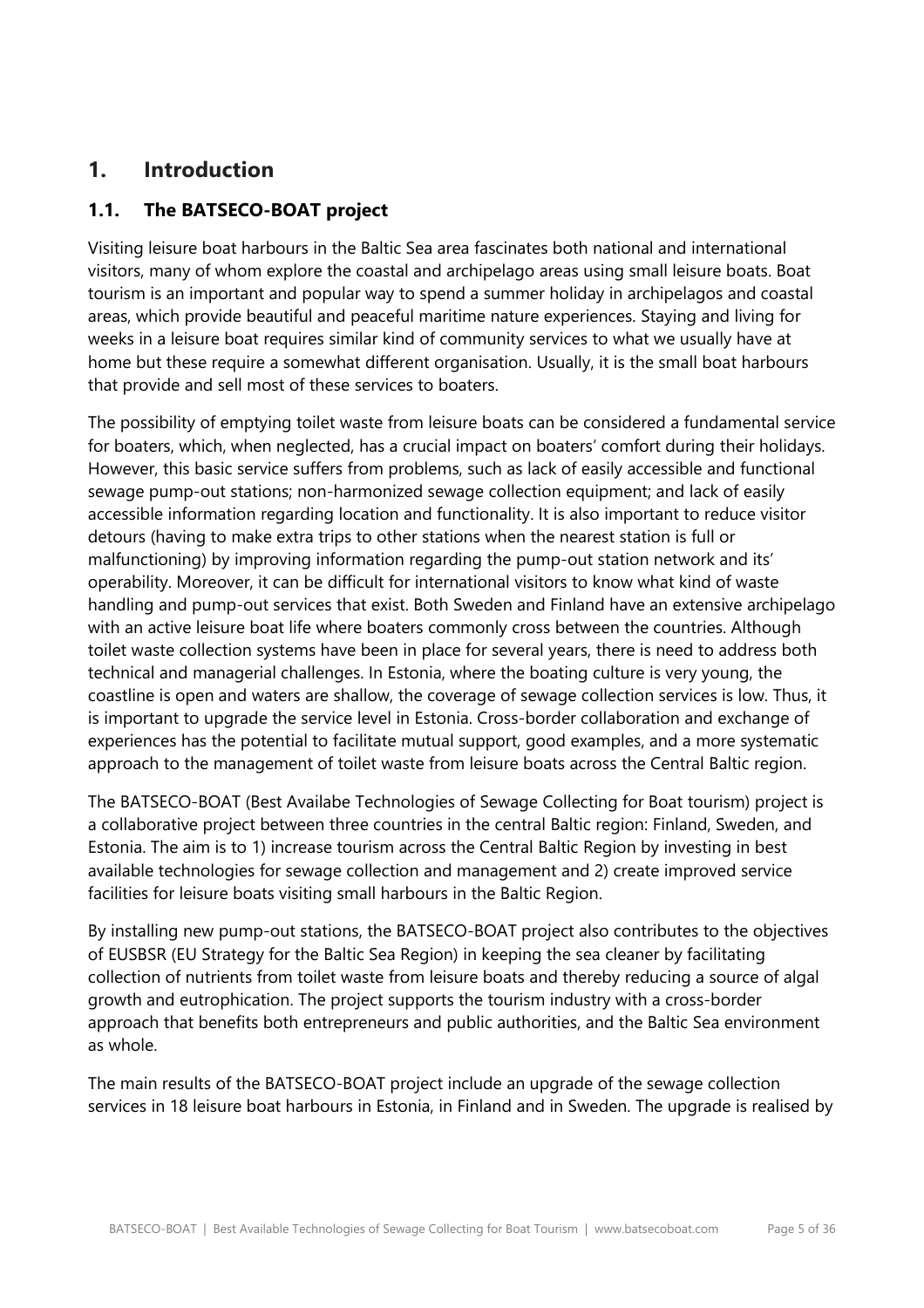investments into the best available technology of sewage collection, including both new and renovated pump-out stations. This upgrading ensures good level of unified sewage collection services in the participating leisure boat harbours across the Central Baltic region for the next 15- 20 years, way beyond the duration of BATSECO-BOAT project.

The BATSECO-BOAT-project continues for three years (2018-2020) and is coordinated by the Brahea Centre at the University of Turku. Other Finnish project partners are Keep Archipelago Tidy, the Swedish partners Ecoloop AB, UCV/Campus Roslagen and Norrtälje municipality and the Estonian partners are Hoia Eesti Merd (Keep the Estonian Sea Tidy) and Viimsi municipality. The BATSECO-BOAT project is funded by EU's Interreg Central Baltic program, the total budget of the project is 1,48 million euro.

# **1.2. Aim of this report**

The goal of this report is to introduce and apply a tool for the management of latrine waste from sewage pump-out stations. The flow-model introduced in subsequent parts is of use both for existing stations that purchase regular emptying services as well as a help in the planning of new ones. Based on data collected as part of the project in addition to generally available information the model is applied to a case study of Norrtälje municipality. Completed using MS Excel the report and model are both easily accessible and can be applied to other municipalities in the Baltic Sea region.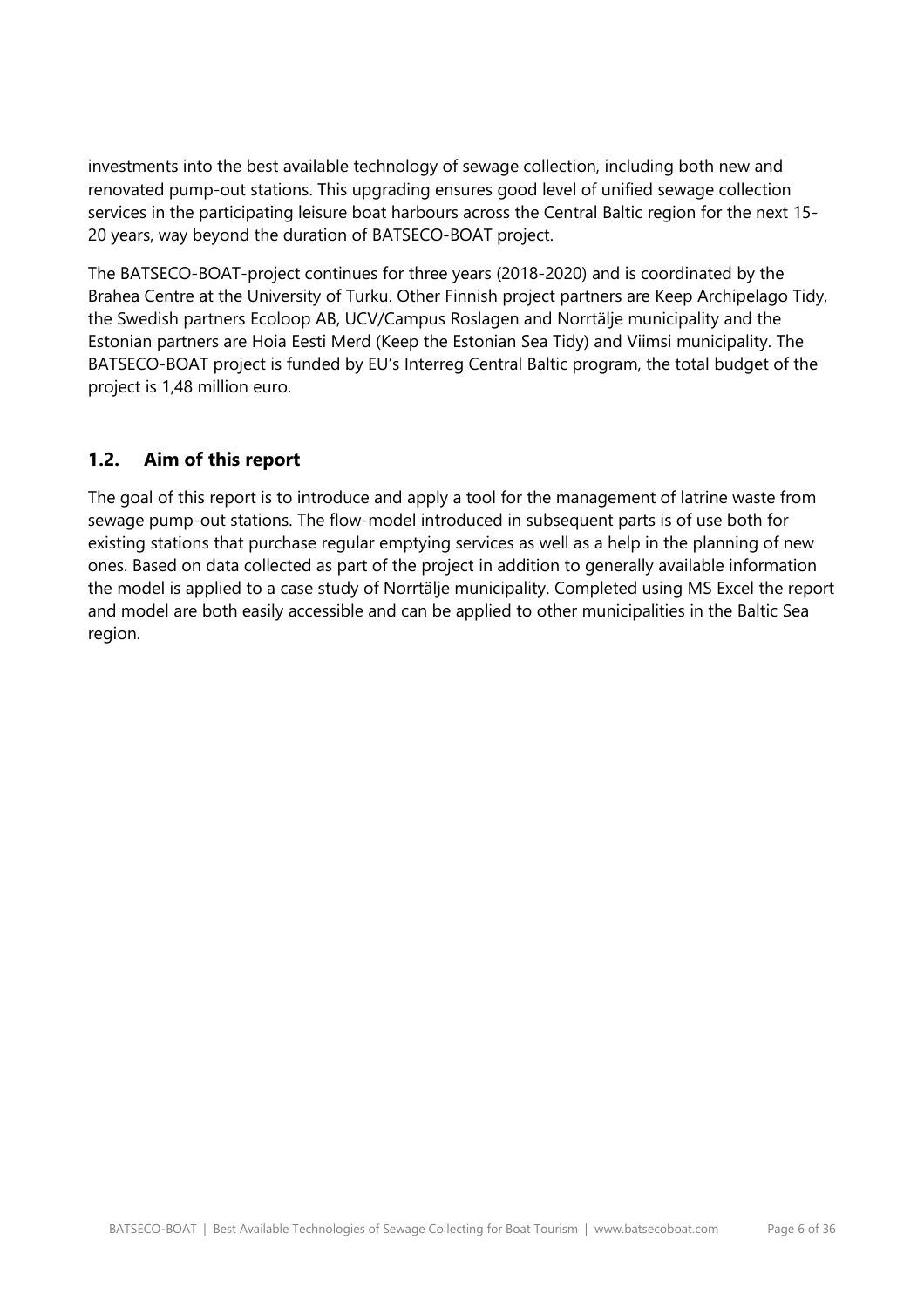# <span id="page-6-0"></span>**2. Method**

This is a short overview of the method; more detailed descriptions follow in the subsections:

A model for predicting the volume of sludge collected in a sewage pump-out station was assumed. The model was based on parameters that the BATSECO-project had collected data on, or parameters for which generally available data could be found. The parameter values where then estimated using this data and the model was tested on statistics from pump-out stations in Norrtälje municipality.

## **2.1. Purpose of model**

The flow model purpose was to be able to plan the emptying of sewage pump-out stations and if possible, also to plan where to place new stations. It was decided that both these purposes could be at least partly achieved by predicting the volume of sewage in a pump-out station during any given time during the boating season. Someone responsible for planning an emptying schedule for sewage stations in an area can use the model to predict how often the stations in the area need emptying and can test a suggested schedule against the model to see if any stations will overflow. Likewise, the model can be used to see how often a hypothetical new station in a given location would need to be emptied.

## **2.2. Available data**

It is assumed that the planner using the flow model will have data on their pump-out stations, such as volumes and location. To be able to predict the flow of sewage into the stations the planner will also need to know how many boat owners are likely to use the station and what volumes these boat owners will empty into the station.

| Data set                             | Can be used for                                                                             | <b>Limits and quality</b><br>of data                                                                          | <b>Availability of the</b><br>data                                                                                                                                   |
|--------------------------------------|---------------------------------------------------------------------------------------------|---------------------------------------------------------------------------------------------------------------|----------------------------------------------------------------------------------------------------------------------------------------------------------------------|
| AIS-data - data on<br>boat locations | Predicting the number of<br>boats in an area from traffic<br>in previous seasons.           | Not all leisure<br>boats have an AIS-<br>transponder and<br>will therefore not<br>show up in the<br>data set. | Can be recorded for<br>any location in the<br>world, for a fee. The<br>project had access<br>to recorded data in<br>Norrtälje, from the<br>summer season of<br>2018. |
| Båtlivsundersökningen<br>2015        | Predicting the number of<br>leisure boats that fit the<br>relevant description, <i>i.e.</i> | The number of<br>respondents<br>relative to the                                                               | The report itself can<br>be accessed, in<br>Swedish, from the                                                                                                        |

The following datasets were available to us in the development of the flow model: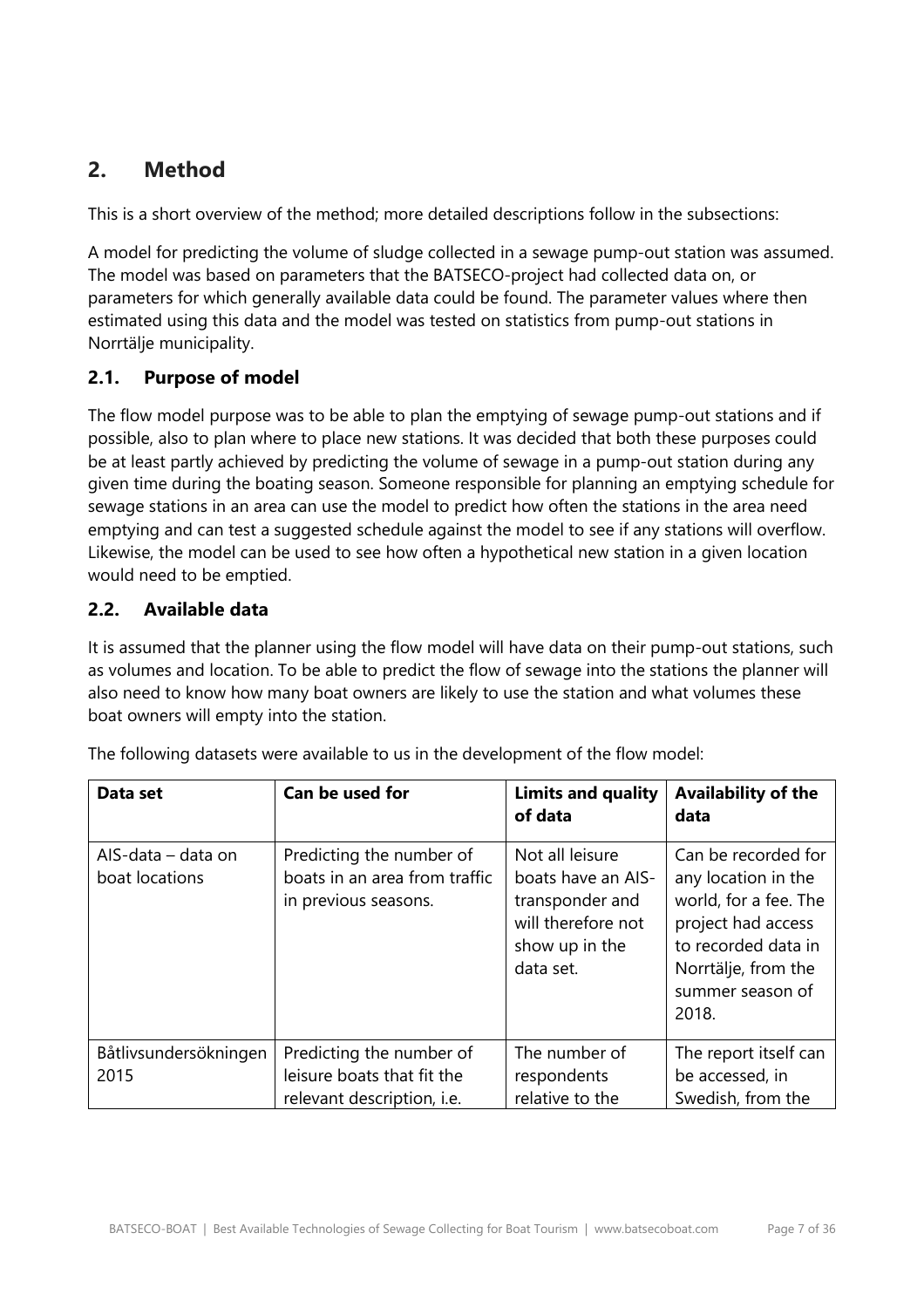|                                                                                                                                  | what share of boats that can<br>be assumed to have an AIS-<br>transponder, be fitted with<br>a toilet, make long enough<br>trips to warrant emptying<br>their septic tanks etc. | scope of the<br>survey is relatively<br>low. Thus, some<br>uncertainty<br>regarding how<br>well the results of<br>the survey can be<br>generalized to fit<br>the actual<br>population of<br>boats in Norrtälje. | website of the<br>Swedish transport<br>agency. However,<br>the dataset that the<br>report is based on<br>is owned by the<br>company Point. |
|----------------------------------------------------------------------------------------------------------------------------------|---------------------------------------------------------------------------------------------------------------------------------------------------------------------------------|-----------------------------------------------------------------------------------------------------------------------------------------------------------------------------------------------------------------|--------------------------------------------------------------------------------------------------------------------------------------------|
| Latrin från fritidsbåtar<br>I Stockholms skärgård<br>- innehåll, volym och<br>påverkan på<br>avloppsreningsverk<br>och ekosystem | Predicting the number of<br>leisure boats that are fitted<br>with, and use, their toilet.                                                                                       |                                                                                                                                                                                                                 | Master's thesis by<br>Josefine Klingberg.<br>Available from the<br>website of Uppsala<br>University.                                       |

*Table 1. The table summarizes the different source material and how to access them.*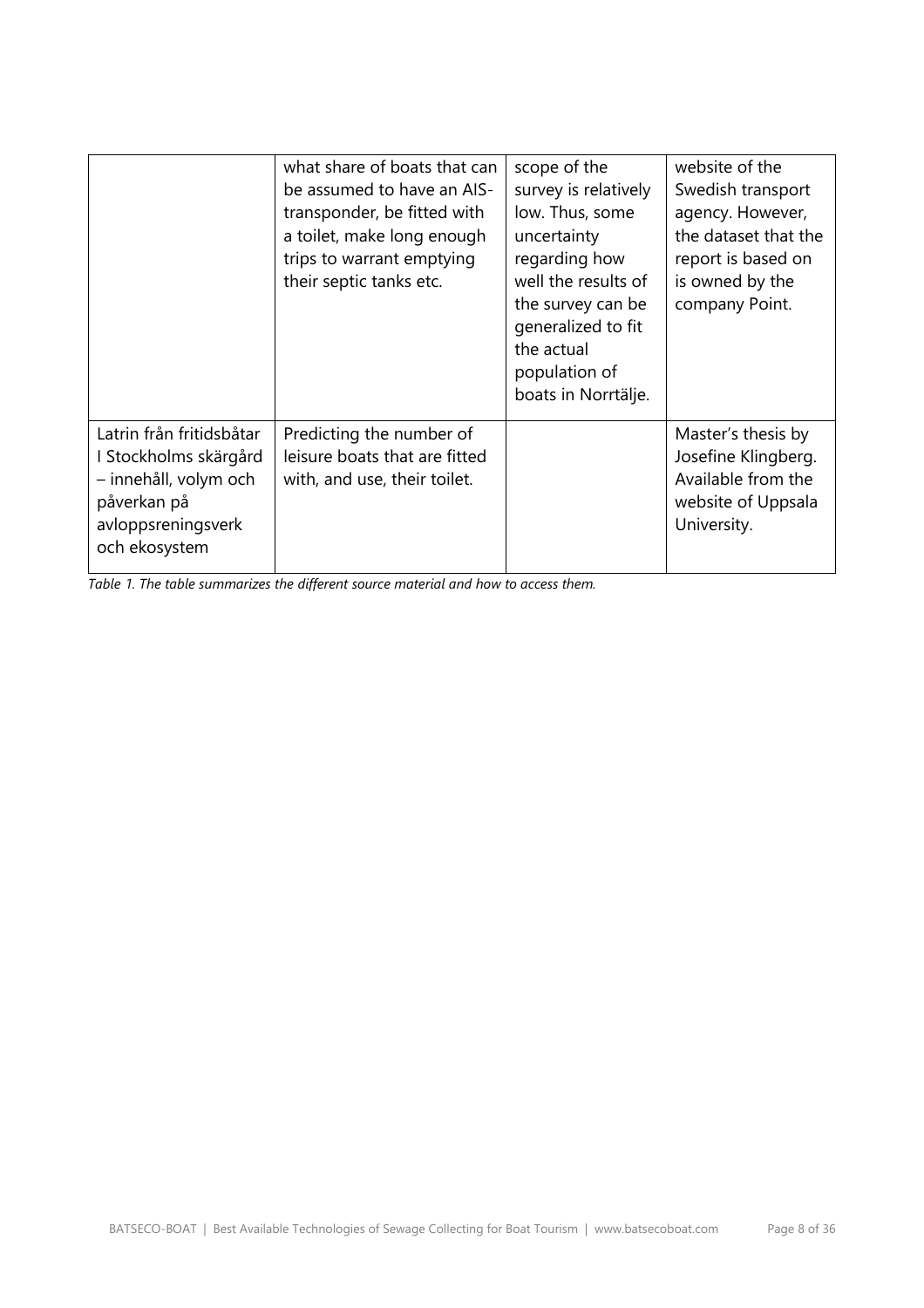## **2.3. Assumed model**

The model for predicting volume of sewage in one given pump-out station was assumed as follows:

#### **S = Bcatch \* Qtoilet \* Qempty \* Vwaste**

*Where:*

*S = volume of sewage added to the pump-out station per day*

*Bcatch = number of boats in the pump-out station's catchment area per day*

*Qtoilet = percentage of boats in the catchment area that have a holding tank for toilet waste*

*Qemtpy = percentage of boats with a holding tank in the catchment area that plan to empty the tank in the pump-out station*

*Vwaste = the volume of waste a boat with a holding tank can be expected to empty*

#### **2.4. Case study Norrtälje**

As the parameter descriptions above suggests, the final testing was done by fitting the model to the area and activity surrounding each of the pump-out stations currently in use. Since no information was available to suggest otherwise the characteristics and mix of different types of leisure boats in Norrtälje municipality is assumed to be the same throughout. However, to discern how well the datasets  $Q_{\text{toilet}}$  and  $Q_{\text{empty}}$  fit the true number of boats active in the area all estimations are made using both the values for Sweden as a whole, as well as the east coast of Sweden, which Norrtälje is part of.

The catchment area for each of the pump-out stations was assigned using AIS data recorded and collected on a weekly basis throughout the summer of 2018. Using geographical information system (GIS) software the routes travelled and locations visited by leisure boat owners as well as an estimate on the number of boats that spend time in a particular area becomes apparent and can be complied. Lacking a more accurate measure great care was taken in attempting to fit a catchment area to each pump-out station as several are placed in relatively proximity to one another along well travelled boating routes, see figure 1.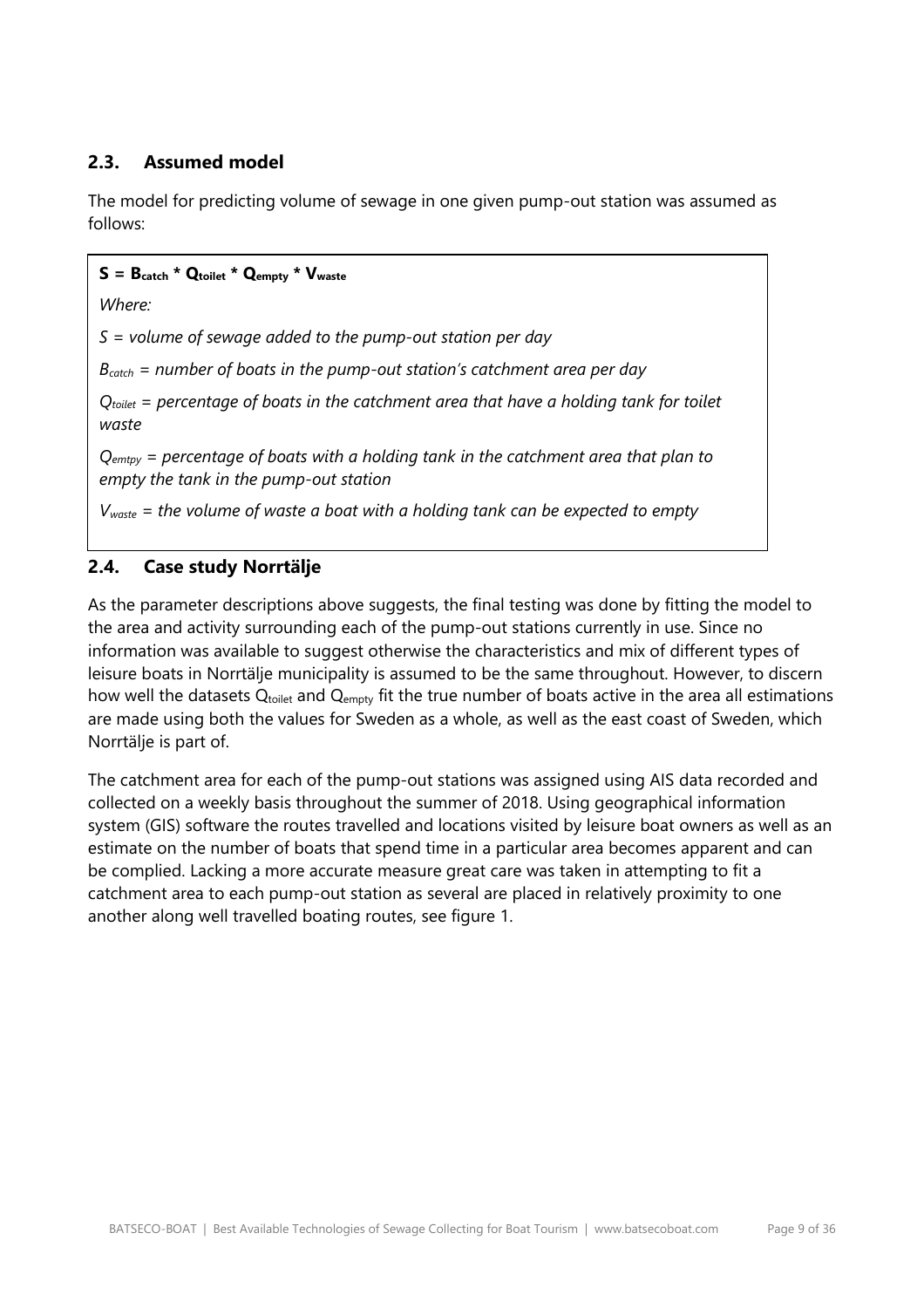

*Figure 1. Existing collection points for sewage from small boats (purple dots) and suggestions for localization of new sewage collection points (orange tear-shaped markers). Blue lines represent boat movements recorded from AIS-transponders during the summer of 2018.*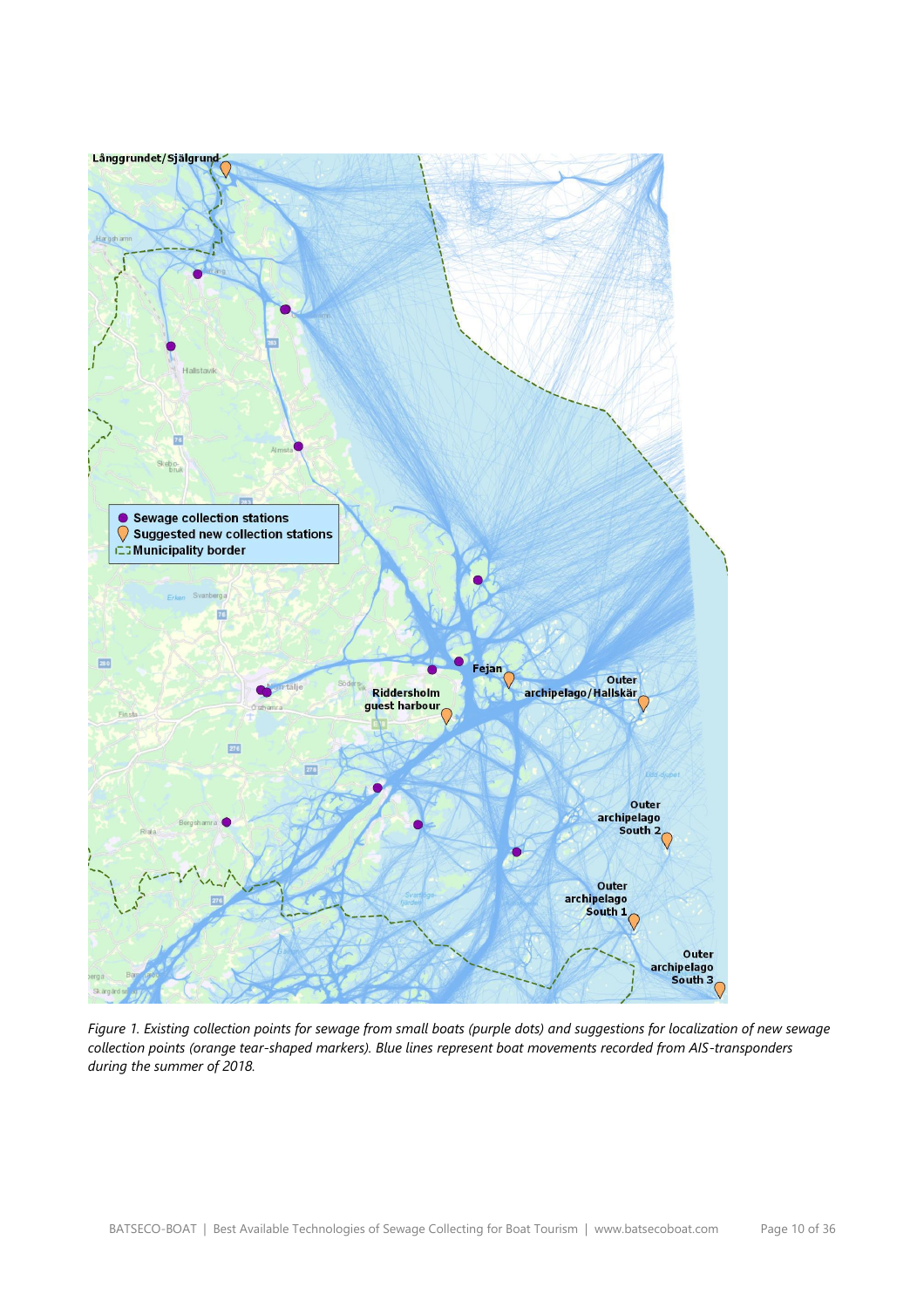# <span id="page-10-0"></span>**3. Results**

#### **3.1. Parameter values**

The model parameters B<sub>catch</sub>, Q<sub>toilet</sub> and Q<sub>empty</sub> for Norrtälje were estimated using data from the 2015 survey by the Swedish transport agency on the behavior and characteristics of Swedish boatowners, a thesis by Josefine Klingberg, and available AIS-data.

The 2015 survey asks its respondents questions such as what type of boat they own, the equipment fitted to it and the way it is used. The survey divides Sweden into five regions and Norrtälje municipality is assumed to share the characteristics of the east coast of Sweden, as they appear in the survey. Thus, the results can provide an estimate of what share of boats in the Norrtälje area are of a relevant size, are fitted with toilets, are a part of the AIS-network and are used in a way that warrants the need to visit one of the municipality's pump-out stations. In the following table some of the general statistics for the east coast area (ECA) used to estimate the model parameters are presented alongside Sweden as a whole. The east coast area includes four counties, Stockholm, Södermanland, Östergötland and Gotland. The data has been sorted to exclude leisure boats in need of repair or refurbishment and at the time of survey where not fit for use.

|                                                                                                                                                                                                                                                                                                          | <b>ECA</b> | <b>Sweden</b> |
|----------------------------------------------------------------------------------------------------------------------------------------------------------------------------------------------------------------------------------------------------------------------------------------------------------|------------|---------------|
| Average number of people per<br>boat.                                                                                                                                                                                                                                                                    | 2,7        | 2,4           |
| Average days of use may-aug.                                                                                                                                                                                                                                                                             | 18,1       | 17,0          |
| Share of all leisure boats that<br>fit one of the following<br>categories: motorboats with a<br>cabin and facilities for staying<br>overnight (1), sailboats with a<br>cabin and facilities for staying<br>overnight (2), sailboats with a<br>cabin and limited facilities for<br>staying overnight (3). | 25,5%      | 17,5%         |
| Share of all leisure boats that<br>are fitted with a toilet that can<br>be emptied using a pump-out<br>station.                                                                                                                                                                                          | 6,2%       | 3,4%          |
| Share of all leisure boats that<br>are fitted with a toilet that can<br>be emptied using a pump-out                                                                                                                                                                                                      | 88,9%      | 87,0%         |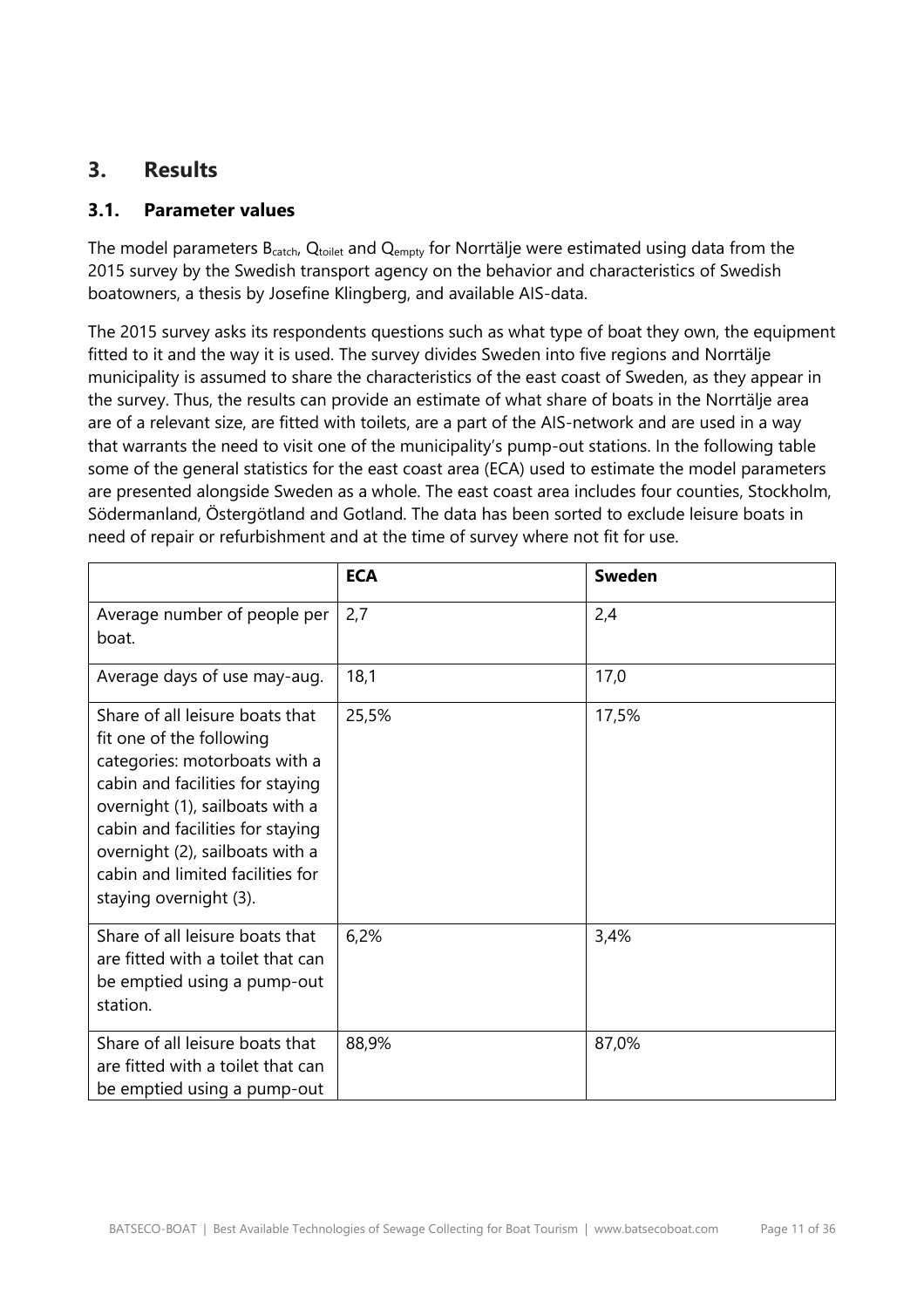| station that are of type 1, 2 or<br>3.                                                                  |        |       |
|---------------------------------------------------------------------------------------------------------|--------|-------|
| Share of leisure boats that are<br>fitted with an AIS-transponder.                                      | 2,1%   | 1,8%  |
| Share of all leisure boats that<br>are fitted with an AIS-<br>transponder that are of type<br>1,2 or 3. | 100,0% | 75,0% |
| Share of leisure boat owners<br>that go on trips lasting a full<br>weekend or longer.                   | 17,2%  | 9,3%  |

*Table 2. The table summarizes some general statistics for the east coast area as well as for Sweden as a whole.*

Using the information on the share of boats that are a part of the AIS system, as presented above, together with the AIS-data for Norrtälje, which provides information on the number of boats active in an area during a given period of time the parameter  $B<sub>catch</sub>$  can be estimated. The AIS data available for Norrtälje was compiled on a weekly basis throughout the summer of 2018. Only 2,1% of all leisure boats are fitted with an AIS-transponder, but all that are active in the east coast region can be expected to be of a relevant type. As such there exists a further 48 boats for every one that is part of the AIS-network and the final value of  $B<sub>catch</sub>$  is a function of the assumed number of boats, AIS, in a given area, a, during a specific period of time, t, and can be described as follows:

 $B_{catch} = \Big(\frac{All\ active\ leisure\ basisure\ boats\ in\ the\ ECA}{Active\ leisure\ boats\ in\ the\ ECA\ fitted\ with\ an\ AIS\ transport}\Big)*AIS_{at}$ 

The catchment area for any of the considered pump-out stations, defined in the above equation as the "a" parameter, is exemplified in the map below. It shows the amount of traffic in the area surrounding Rödlöga throughout week 31 of 2018. It is assumed that boatowners at any time will look to empty their toilet tank in the pump-out station closest to them. As such, the catchment area for Rödlöga roughly extends up until boatowners are closer to the pump-out stations at Blidö and Lidö.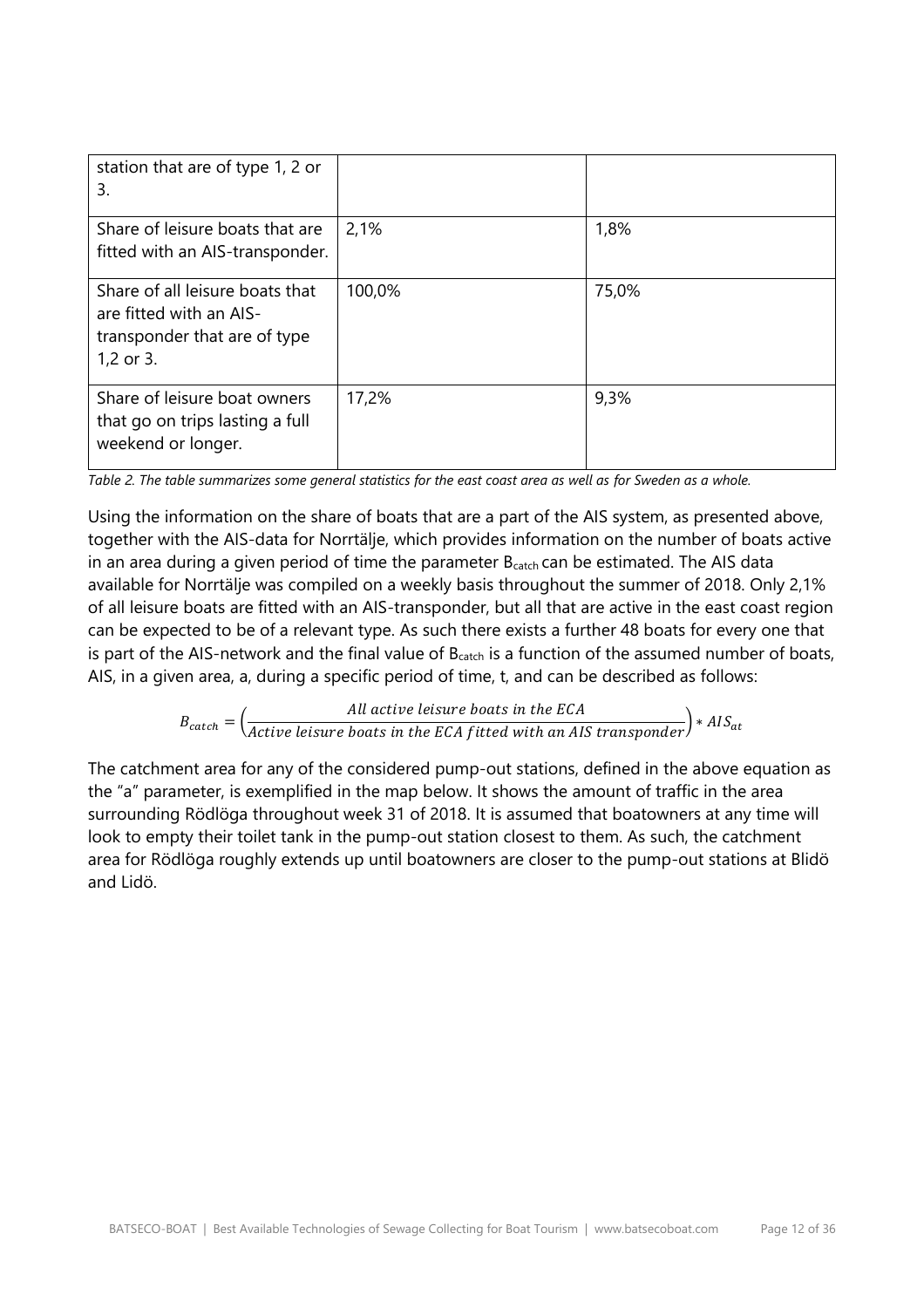

*Figure 2. Catchment area for the pump-out station at Rödlöga, delimited by the black polygon. The green lines indicate boat traffic during week 31 of 2018 while the purple dots represent pump-out stations.*

The parameter  $Q_{\text{toilet}}$  is estimated as the share of all boats in the region that are in usable condition, fitted with a toilet that can be emptied using a pump-put station and that are of one of the following types: motorboats with a cabin and facilities for staying the night (1), sailboats with a cabin and facilities for staying the night (2) or sailboats with a cabin and limited facilities for staying the night (3). Of the total number of boats active the region 5,5% are estimated to have a toilet with a holding tank that can be emptied in a pump-out station and fit the description.

$$
Q_{\text{toilet}} = \frac{\sum_{i=1}^{3} Active \text{ leisure boats in the ECA fitted with a tank that can be emptied}_{i}}{All \text{ active leisure boats in the ECA}}
$$

Finally, the share of boats with a holding tank that plan on emptying it in one of the pump-out stations is estimated in a few different ways in an effort to find the instrument that best represents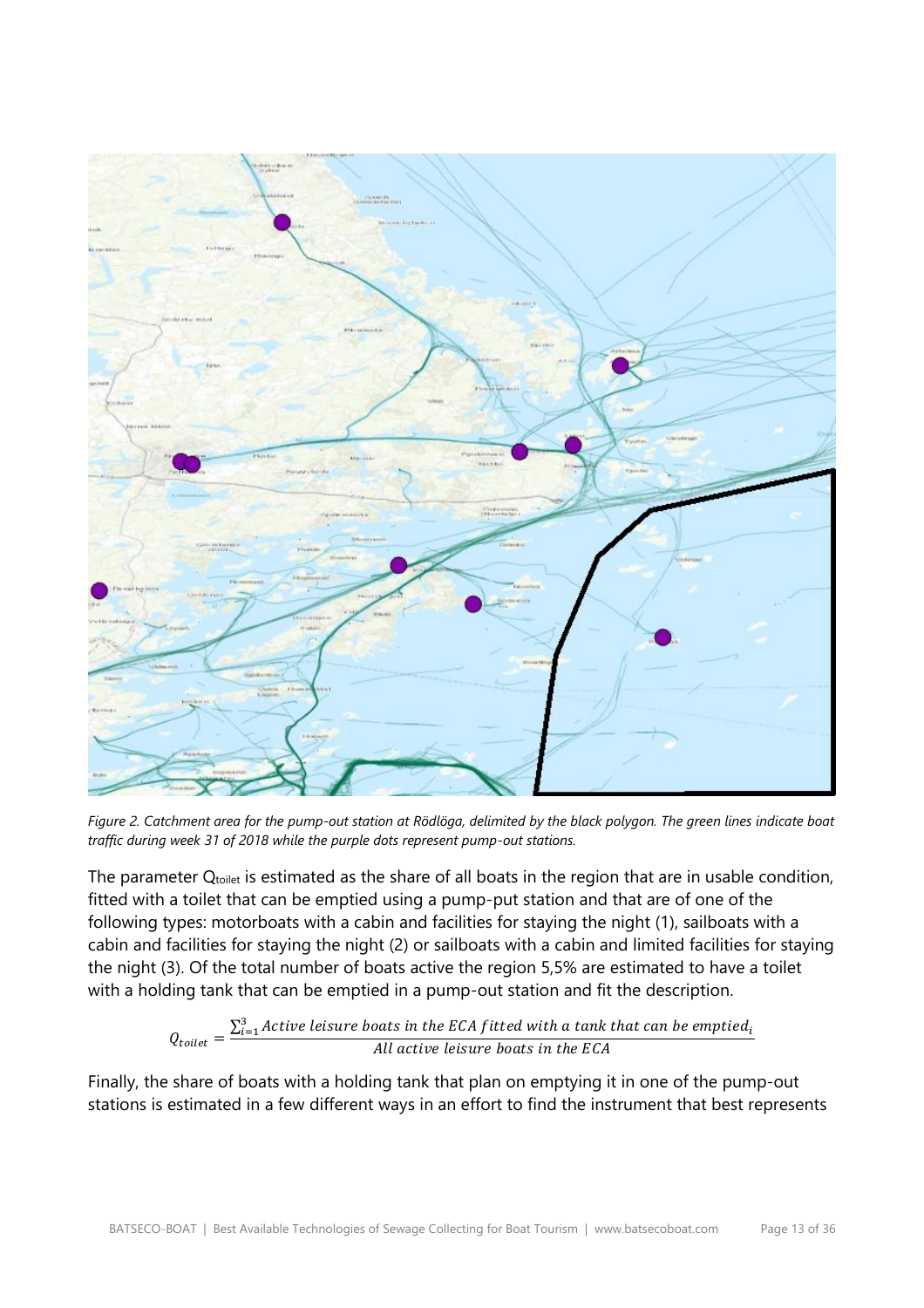the behavior of those agents. The first is based on the type of travel that can be expected to result in a need for emptying the tank and includes those leisure boat owners that go on trips lasting either a full weekend or longer who own a boat with a toilet tank.

$$
Q_{empty1} = \frac{\sum_{i=1}^{3} Active\ leisure\ boats\ in\ the\ ECA\ fitted\ with\ a\ tank\ used\ for\ trips\ lasting\geq 2\ days_i}{All\ active\ leisure\ boats\ in\ the\ ECA}
$$

The second attempt is based on willingness to use the stations. This is estimated using the frequency by which owners of boats with tanks for toilet waste claim that they use a pump-out station when emptying their tanks. Respondents range from those who never use a pump-out station to those who use one every time. To simplify the summation of answers four boat owners who use a pump-out station one out of four times are counted as being equal to one boat owner who use the station every time that they empty their tank etc. On average 55% of those who own a boat with a tank visit one of the pump-out stations when it is time to empty it. Important to note is that the sample size is very small on a regional level, and only slightly larger on a national one. For that reason, the values presented and used are for all leisure boat owners in Sweden.

| Frequency by which the tank is emptied<br>using a pump-out station | Share of all leisure boat owners with a tank |
|--------------------------------------------------------------------|----------------------------------------------|
| Never                                                              | 19,0%                                        |
| 1/4                                                                | 9,5%                                         |
| 1/2                                                                | 9,5%                                         |
| 3/4                                                                | 19,0%                                        |
| Always                                                             | 33,3%                                        |

*Table 3. The table summarizes the frequency by which boat owners of boats fitted with toilet tanks claim that they use pump-out stations to empty them.*

$$
Q_{empty2} = \frac{\sum_{i=1}^{3}Share\ of\ all\ leisure\ boat\ owners\ who\ empty\ their\ tank\ using\ a\ station_{i}}{\sum_{i=1}^{3}Share\ of\ all\ leisure\ boat\ owners\ who\ own\ a\ boat\ with\ a\ tank_{i}}
$$

The third attempt is based on the average number of times leisure boat owners with a toilet tank empty their tank, as reported by Klingberg (2017). A survey conducted as part of her paper indicates that the average boat owner empties their tank eight times every year. The probability that a boat owner will empty their tank any given week can be estimated to 15%.

$$
Q_{empty3} = \frac{Number\ of\ times\ boat\ owners\ empty\ their\ tanks\ per\ year}{Number\ of\ week\ per\ year}
$$

The parameter values used throughout estimations for individual pump-out station catchment areas are summarized in the table below.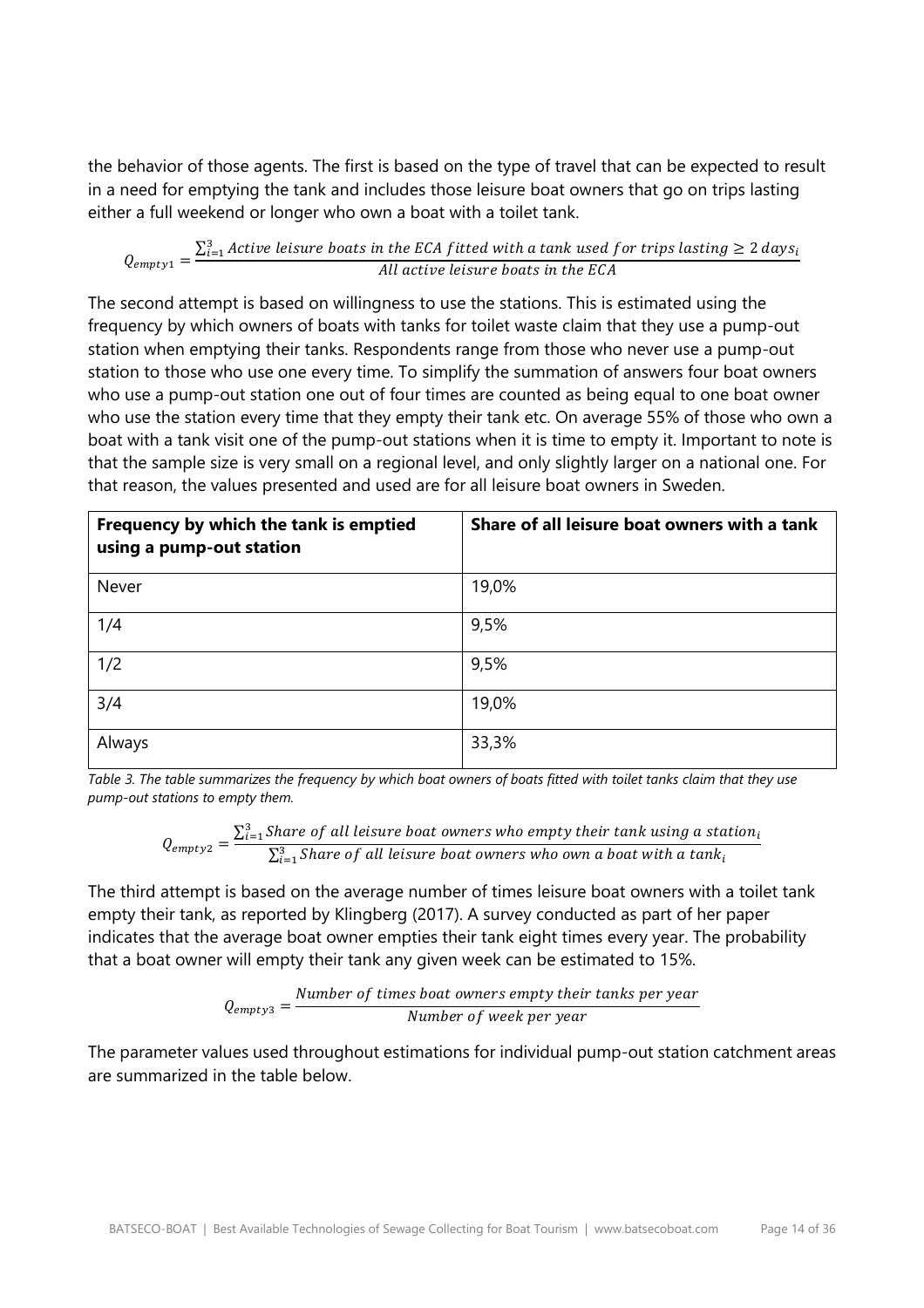|               | <b>B</b> catch          | Qtoilet | Q <sub>empty1</sub> | Q <sub>empty2</sub> | Q <sub>empty3</sub> |
|---------------|-------------------------|---------|---------------------|---------------------|---------------------|
| Norrtälje/ECA | $48*$ AIS <sub>at</sub> | 0,06    | 0,17                | 0,55                | 0,15                |
| Sweden        | $43*$ Al $S_{at}$       | 0,03    | 0,09                | 0,55                | 0,15                |

*Table 4. The table summarizes the parameter values used in estimating the number of boats that can be expected to visit one of the pump-out stations in Norrtälje.*

The model parameters together give a measure of the number of boats that can be expected to visit either of the pump-out stations in Norrtälje. To estimate the average amount of waste that each boat will empty when visiting one of the stations,  $V_{waste}$ , two different methods are used based on either the average amount of waste produced by a person, the average amount of water used when flushing the toilet, the time spent at sea and the number of people on each boat or the survey responses collected by Klingberg (2017) on the average toilet tank size, 51 liters, and to which extent it is full when emptied, 66%.

#### $V_{waste1}$  = Persons per boat \* Waste per person per day \* Time spent at sea

#### $V_{waste2}$  = Average toilet tank size  $*$  Average percentage when emptied

The average Swedish person produces 140 grams of feces and 1500 milliliters of urine per day (Vinnerås et al. in Maurya, 2012). Assuming the average person uses the toilet four to eight times every day and that the average amount of water consumed when flushing a typical boat toilet is 1,7 liters, see appendix for a cross-section of common boat toilets, the total volume of waste per person per day can vary between 8,8 and 15,6 liters. However, some uncertainty exists regarding the extent to which those who own a boat with a toilet choose to use it instead of one on land. The model is initially estimated using the average volume per person per day, 12,2 liters. To test how the model performs when the assumption of how often people use their boat toilet changes it is re-run again for all estimates with the assumption that it is used one quarter of the times, half the time and three quarters of the time, the results are available in the appendix.

Combining all the various parameters the results presented in the following parts are based on the following two models:

| $S = B_{catch} * Q_{toilet} * Q_{emptyi} * V_{waste1}$ |  |
|--------------------------------------------------------|--|
| $S = B_{catch} * Q_{toilet} * Q_{emptyi} * V_{waste2}$ |  |

## **3.2. Testing against statistics from Norrtälje**

To determine how well the model describes the volume of sewage that is produced as a consequence of leisure boating in Norrtälje the results are compared to available data from a subsection of the municipality's pump-out stations on how much and how often they are emptied. Most stations are directly connected to local treatment plants and as such do not have readily available data on what volume they process but there are a few exceptions.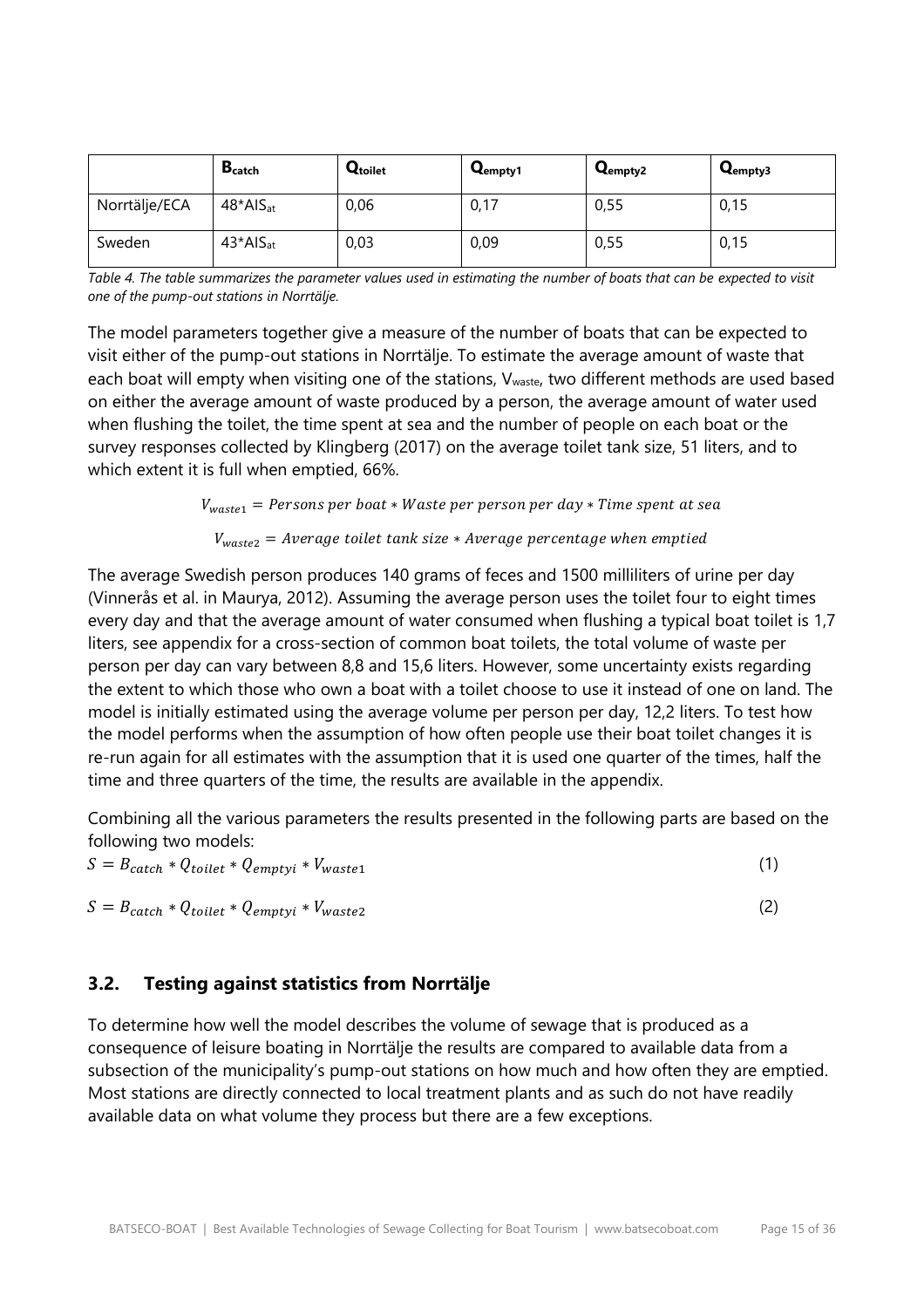# **3.2.1. Arholma and Rödlöga**

The two floating pump-out stations at Arholma and Rödlöga are both emptied "by hand" and as such the model can be compared against them. Information provided by the contractor charged with emptying them points towards a consistent issue with both being prone to overflowing before emptied. The pump-out station at Arholma was emptied three times at capacity, 6  $m^3$ , and the one at Rödlöga four times, also when full at 6 m<sup>3</sup>. This is equivalent to a total amount of waste per year of 18 $m<sup>3</sup>$  and 24 $m<sup>3</sup>$  respectively. The table below presents the model results. The first column lists the names of the respective pump-out stations, the second the amount of waste emptied per year and the third, fourth and fifth the results of model (1) and (2) using either  $Q_{\text{empty1}}$ ,  $Q_{\text{empty2}}$  or  $Q_{\text{empty3}}$ as a measure for the share of boatowners who plan on emptying their tank. The model is estimated using values for the ECA, as described above, with results using parameter values for Sweden being available in the appendix.

| <b>Pump-out</b><br>station | Waste per year $(m^3)$ |                                                                                 |                                                                           |                                                                           |
|----------------------------|------------------------|---------------------------------------------------------------------------------|---------------------------------------------------------------------------|---------------------------------------------------------------------------|
|                            | 2018                   | $S = \ldots * Q_{empty1} *$<br>$V_{waste1}/S = .*$<br>$Q_{empty1} * V_{waste2}$ | $S =  * Q_{empty2} *$<br>$V_{waste1}/S = .*$<br>$Q_{empty2} * V_{waste2}$ | $S =  * Q_{empty3} *$<br>$V_{waste1}/S = .*$<br>$Q_{empty3} * V_{waste2}$ |
| Arholma<br>Österhamn       | 18                     | 38,98/30,75                                                                     | 126,1/99,5                                                                | 34,39/27,14                                                               |
| Megelskär,<br>Rödlöga      | 24                     | 36,77/29,02                                                                     | 118,98/93,88                                                              | 32,45/25,6                                                                |

*Table 5. The table summarizes the amount of waste emptied at the pump-out stations at Arholma and Rödlöga during 2018 alongside the different estimates of the flow-model for that same period.*

Instantly noticeable is the marked difference between the model using Q<sub>empty2</sub> as a measure for the willingness of boatowners to empty their toilet tanks in a pump-out station and the two other estimates. The survey question on which the parameter is based suffers from a lack of respondents in comparison to the others, only consisting of 22 actual answers. Because of that and the outlying results the second model, while still presented alongside the two others, will not be interpreted as a measure of actual activity in the regions considered. However, it still serves as a useful starting point for further discussion as it both indicates a greater need for collection points and the capacity of them as well as how the model can potentially be enhanced and what information would be needed to improve it. The model values using parameters based on data for Sweden are, unsurprisingly, significantly lower. This reflects the differences in types of boats, the equipment they are outfitted with and way in which they are used compared to the ECA, as reported in table 2. As the predicted values are so markedly lower than the amounts reported for the same period the parameter values can be expected not to represent the agents active in Norrtälje.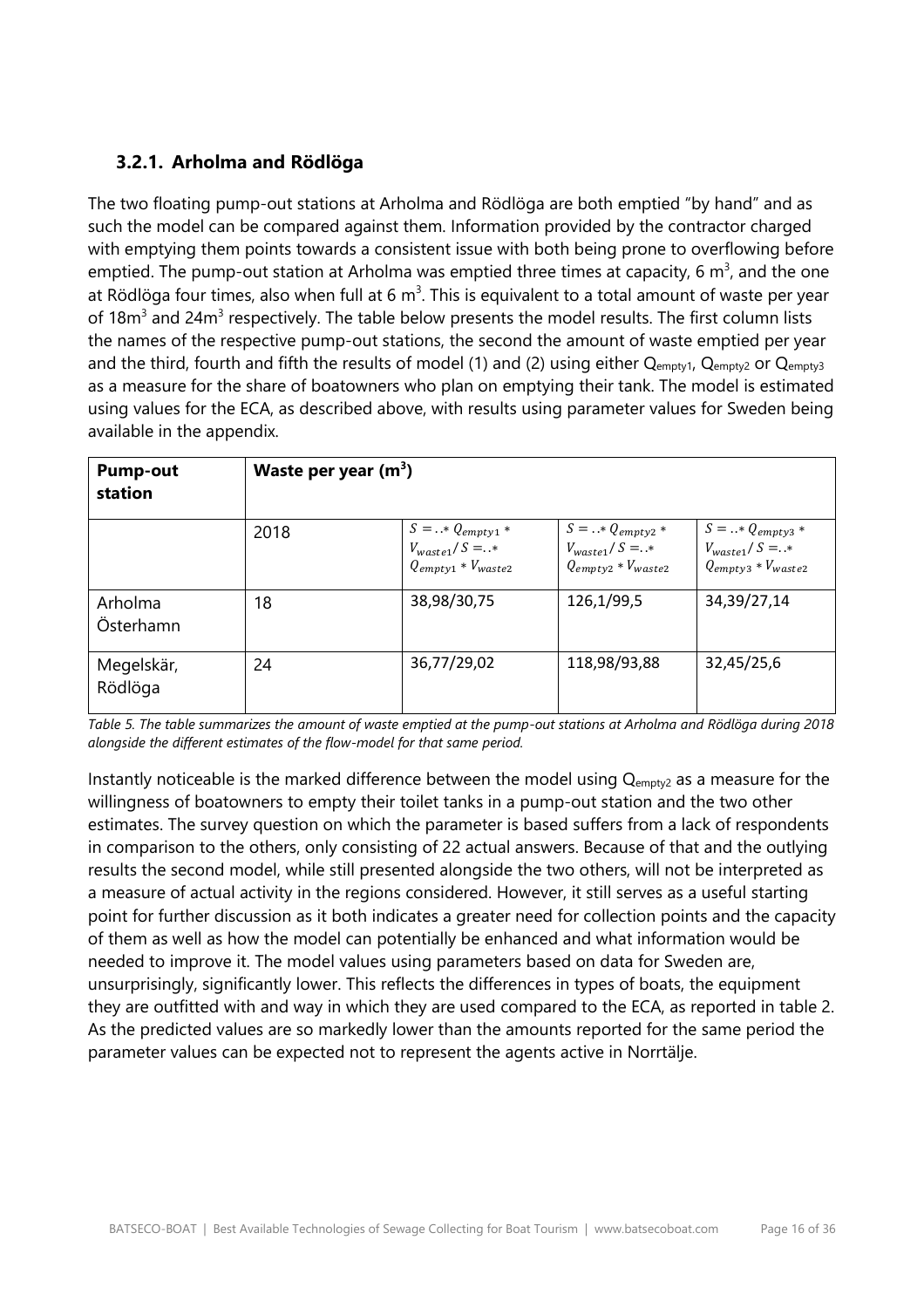The following figures illustrate the amount of weekly waste as well as accumulated waste throughout the season as predicted by the flow-model for the pump-out stations at Arholma and Rödlöga respectively.



*Figure 3. Amount of waste predicted at Arholma during each week of the summer of 2018 and the accumulated amount throughout the season. Model estimated using Vwaste1.*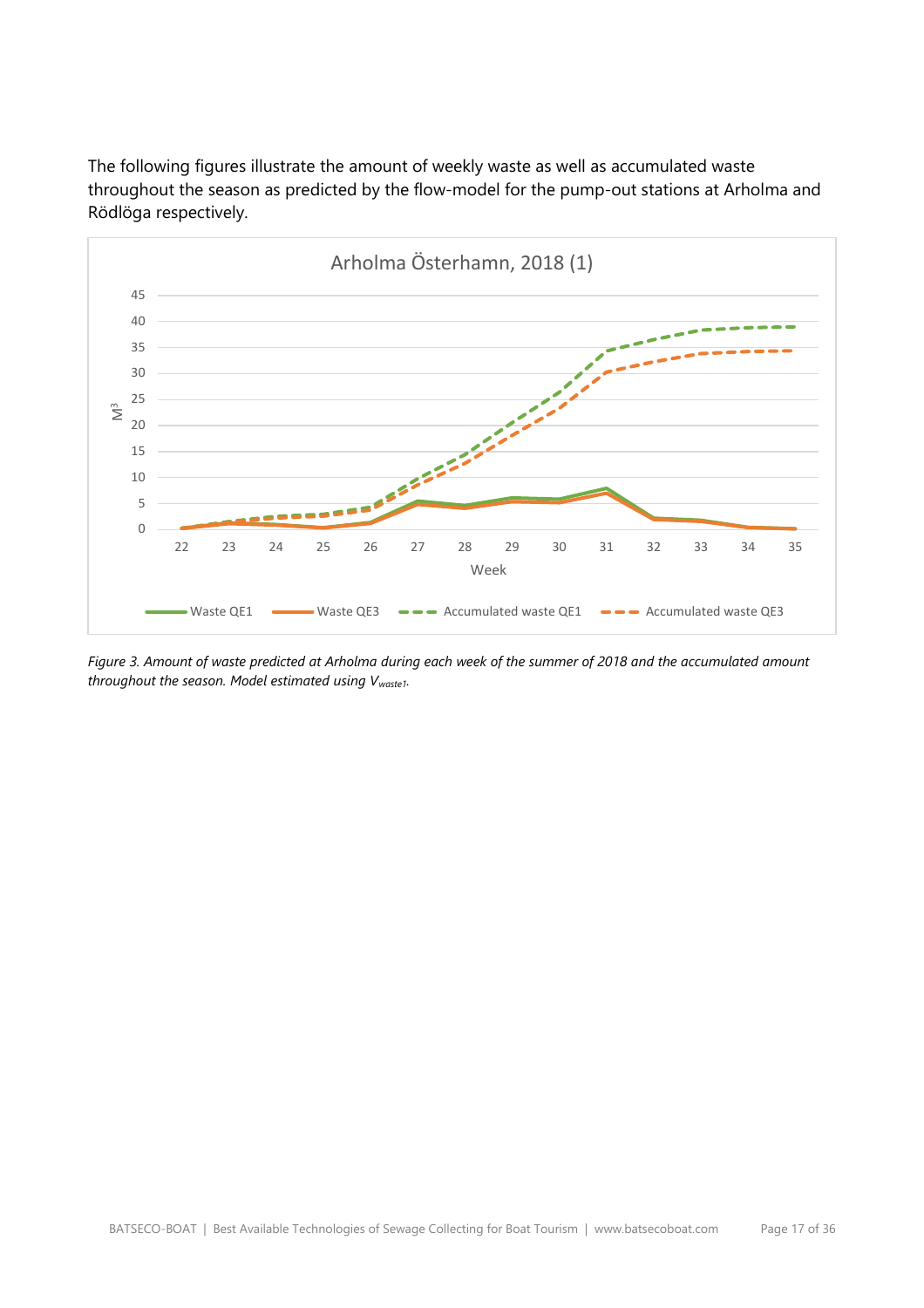

*Figure 4. Amount of waste predicted at Arholma during each week of the summer of 2018 and the accumulated amount throughout the season. Model estimated using Vwaste2.*



*Figure 5. Amount of waste predicted at Rödlöga during each week of the summer of 2018 and the accumulated amount throughout the season. Model estimated using Vwaste1.*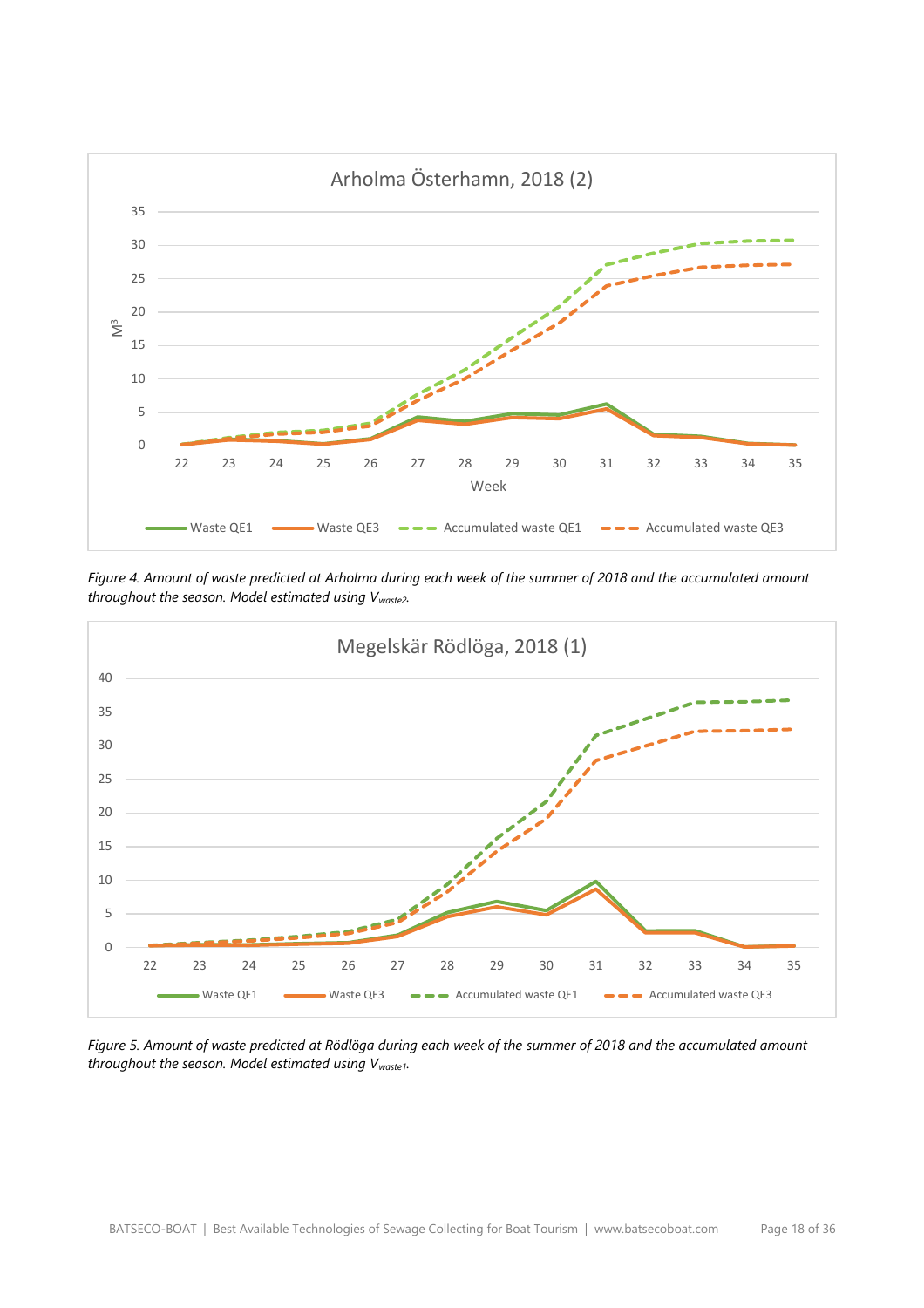

*Figure 6. Amount of waste predicted at Rödlöga during each week of the summer of 2018 and the accumulated amount throughout the season. Model estimated using Vwaste2.*

The model predicts greater volumes of waste generated during 2018 than the amount that was collected. Another point of note is the relatively short peak, week 27 until 31, during which most of the waste is generated. Changing the assumption on how frequently the average individual uses their boat toilet to three quarters of the time the results of model 1 align with those of model 2, these results can be seen in the appendix.

It is possible that the discrepancy between the model results and the volumes that were emptied in 2018, rather than being dependent on some inherent flaw of the model, is the result of "overcrowding" and as described by the contractor point towards a greater demand for accessible options for emptying waste tanks than what is currently available. Similarly, it could suggest that problems encountered where the tanks overflow are due to them being emptied too infrequently during that specific period as opposed to a lack of capacity.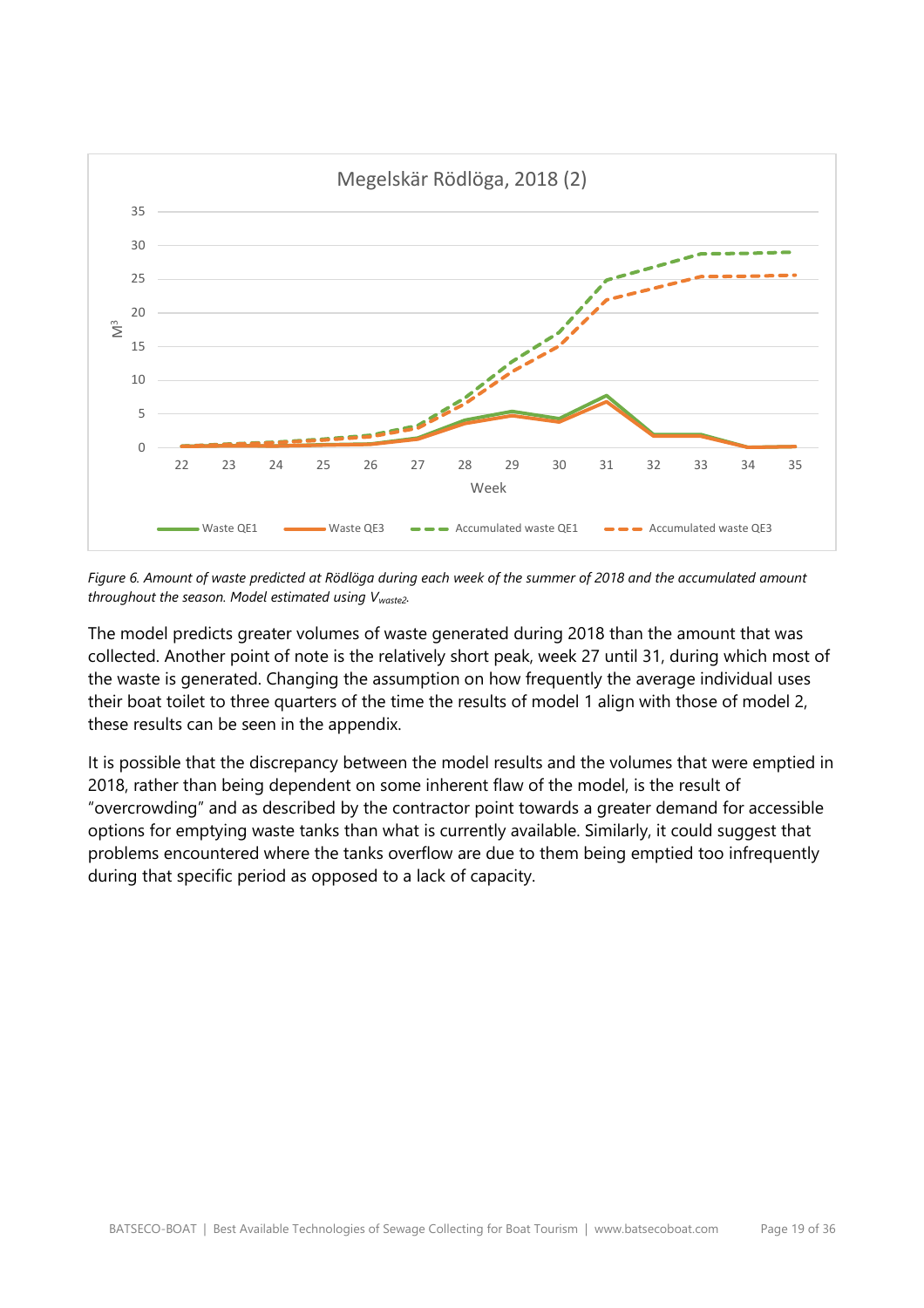# **3.2.2. Norrtälje**

As described, most pump-out stations are connected to local treatment plants and do not collect information on the amount of waste they process. Lacking data for the actual values processed at the remaining ten pump-out stations the predicted values for each are reported on their own in table 6 below. Free of a value to compare the model results with the outputs should be regarded as a general indication of how great the need for pump-out stations and waste collection is, rather than how well the need is met. Both Grisslehamn and Norrtälje harbor areas house two separate pump-out stations and to avoid issues in defining the catchment area for each they are combined into a single entity. Values estimated using parameter values for Sweden are available in the appendix.

Faced with a similar issue, Klingberg (2017) was able to access information on the number of boats that had connected to few of the pump-out stations in Norrtälje municipality until and during 2016 and, using estimates on the amount of waste typically emptied, assess the total amount of waste. These include the pump-out stations at Härräng, Älmsta, Gräddö and Furusund. To give some context to the results of the flow-model they are, to the extent possible, compared to the volumes in 2016 in table 7.

| <b>Pump-out station</b>       | Waste per year $(m^3)$                                                    |                                                                              |                                                                              |
|-------------------------------|---------------------------------------------------------------------------|------------------------------------------------------------------------------|------------------------------------------------------------------------------|
|                               | $S =  * Q_{empty1} *$<br>$V_{waste1}/S = .* Q_{empty1} *$<br>$V_{waste2}$ | $S = .$ * $Q_{empty2}$ *<br>$V_{waste1}/S = .* Q_{empty2} *$<br>$V_{waste2}$ | $S = .$ * $Q_{empty3}$ *<br>$V_{waste1}/S = .* Q_{empty3} *$<br>$V_{waste2}$ |
| Hallsta Båtklubb              | 33,54/26,46                                                               | 108,5/85,62                                                                  | 29,59/23,35                                                                  |
| Herrängs Båtklubb             | 38,37/30,28                                                               | 124, 14/97, 96                                                               | 33,86/26,72                                                                  |
| Grisslehamn                   | 38,29/30,21                                                               | 123,86/97,74                                                                 | 33,78/26,66                                                                  |
| Grisslehamns Marina           |                                                                           |                                                                              |                                                                              |
| Grisslehamn, Västra<br>hamnen |                                                                           |                                                                              |                                                                              |
| Älmsta Gästhamn               | 33,97/26,8                                                                | 110,0/86,72                                                                  | 29,97/23,65                                                                  |
| Lidö Gästhamn                 | 20,65/16,3                                                                | 66,82/52,73                                                                  | 18,22/14,38                                                                  |
| Gräddö Hamn                   | 75,43/59,52                                                               | 244,03/192,56                                                                | 66,6/52,52                                                                   |
| Furusunds Gästhamn            | 76,03/59,99                                                               | 245,98/194,1                                                                 | 67,09/52,94                                                                  |
| Blidö Bromskär                | 18,91/14,92                                                               | 61,16/48,26                                                                  | 16,68/13,16                                                                  |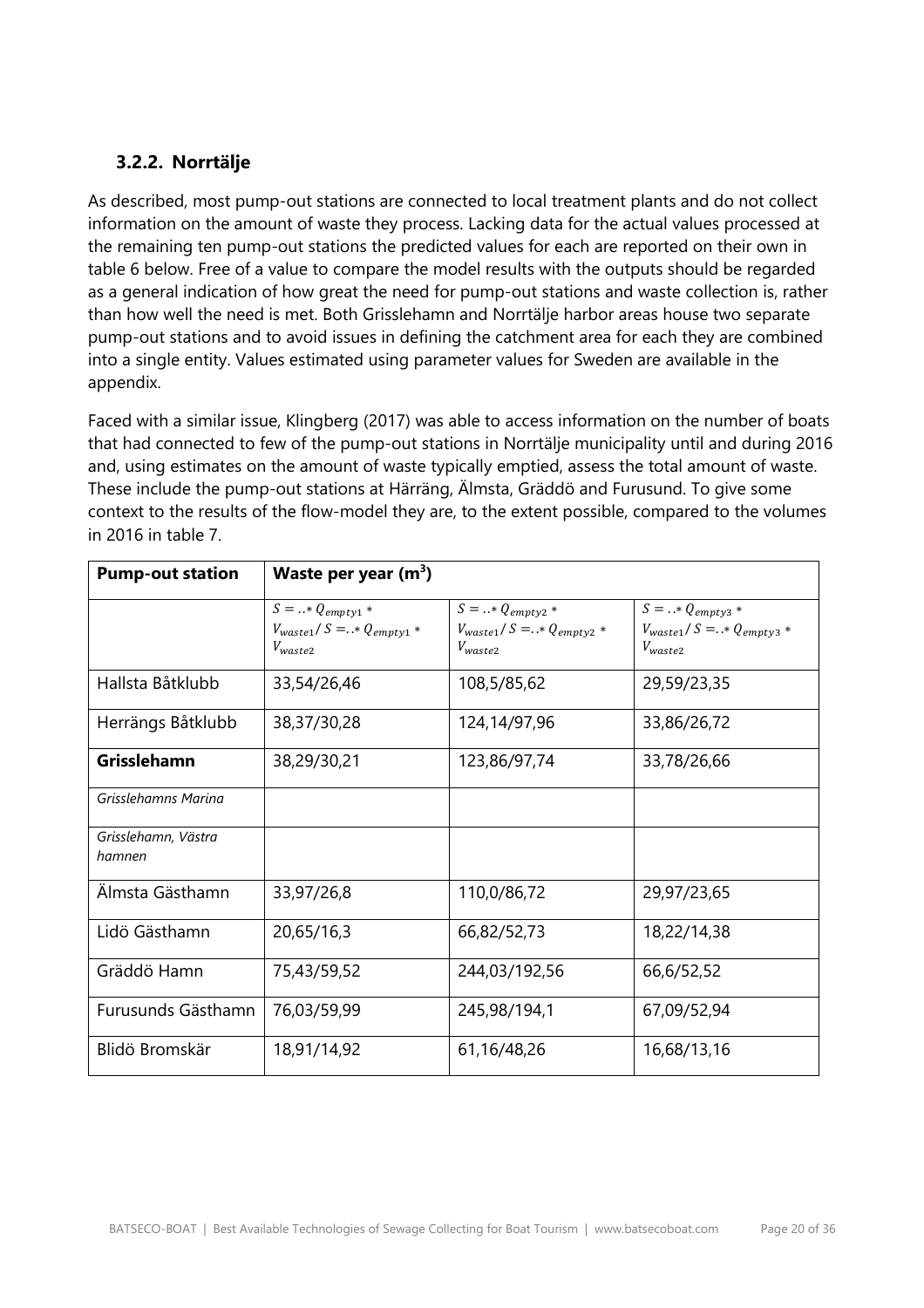| Bergshamra<br>Båtklubb   | 44,78/35,34   | 144,88/114,32 | 39,51/31,18  |
|--------------------------|---------------|---------------|--------------|
| Norrtälje                | 155,38/122,61 | 502,71/396,68 | 137,1/108,19 |
| Norrtälje Gästhamn       |               |               |              |
| Norrtälje Seglarsällskap |               |               |              |

*Table 6. The table summarizes the estimates of the flow-model for the pump-out stations in Norrtälje municipality, excluding those at Arholma and Rödlöga.*

| <b>Pump-out station</b> | Waste per year $(m^3)$ |                                                                           |                                                                         |                                                                            |  |
|-------------------------|------------------------|---------------------------------------------------------------------------|-------------------------------------------------------------------------|----------------------------------------------------------------------------|--|
|                         | 2016                   | $S =  * Q_{empty1} *$<br>$V_{waste1}/S =$ .*<br>$Q_{empty1} * V_{waste2}$ | $S =  * Q_{empty2}$<br>$V_{waste1}/S =$ .*<br>$Q_{empty2} * V_{waste2}$ | $S =  * Q_{empty3} *$<br>$V_{waste1}/S = .$ *<br>$Q_{empty3} * V_{waste2}$ |  |
| Herräng                 | 17,1                   | 38,37/30,28                                                               | 124,14/97,96                                                            | 33,86/26,72                                                                |  |
| Älmsta                  | 35,3                   | 33,97/26,8                                                                | 110,0/86,72                                                             | 29,97/23,65                                                                |  |
| Gräddö                  | 50,0                   | 75,43/59,52                                                               | 244,03/192,56                                                           | 66,6/52,52                                                                 |  |
| Furusund                | 66,2                   | 76,03/59,99                                                               | 245,98/194,1                                                            | 67,09/52,94                                                                |  |

*Table 7. The table summarizes the amount of waste collected at four locations in Norrtälje municipality, as described by Klingberg (2017), throughout 2016 alongside the results of the flow-model.*

Important to note when attempting to compare the results of Klingberg (2017) with those of the flow-model is both the large increase between 2015 and 2016 in the number of boats connecting to the different pump-out stations, ranging from 33% to almost 100%, and the fact that the flowmodel is greatly affected by how the catchment area is defined for the respective pump-out station. It is not certain if the great increase in the use of these stations as reported by Klingberg is evidence of a general trend, the seasonal effects of weather or some other temporary effect. Barring those caveats the results are still interesting, with the flow-model predicting relatively similar volumes of waste.

#### **3.2.3. New locations**

As a part of work package two of the BATSECO project several suggestions for the location of new pump-out stations in Norrtälje municipality was presented. The locations pinpointed are the result of the AIS data collected during the summer of 2018 as well as a number of interviews conducted with boat owners throughout the same period (Mustonen & Johansson, 2019). The locations suggested are shown in figure 1. The following section applies the flow-model to the areas surrounding each of the suggested locations. The results serve as an indication on the need for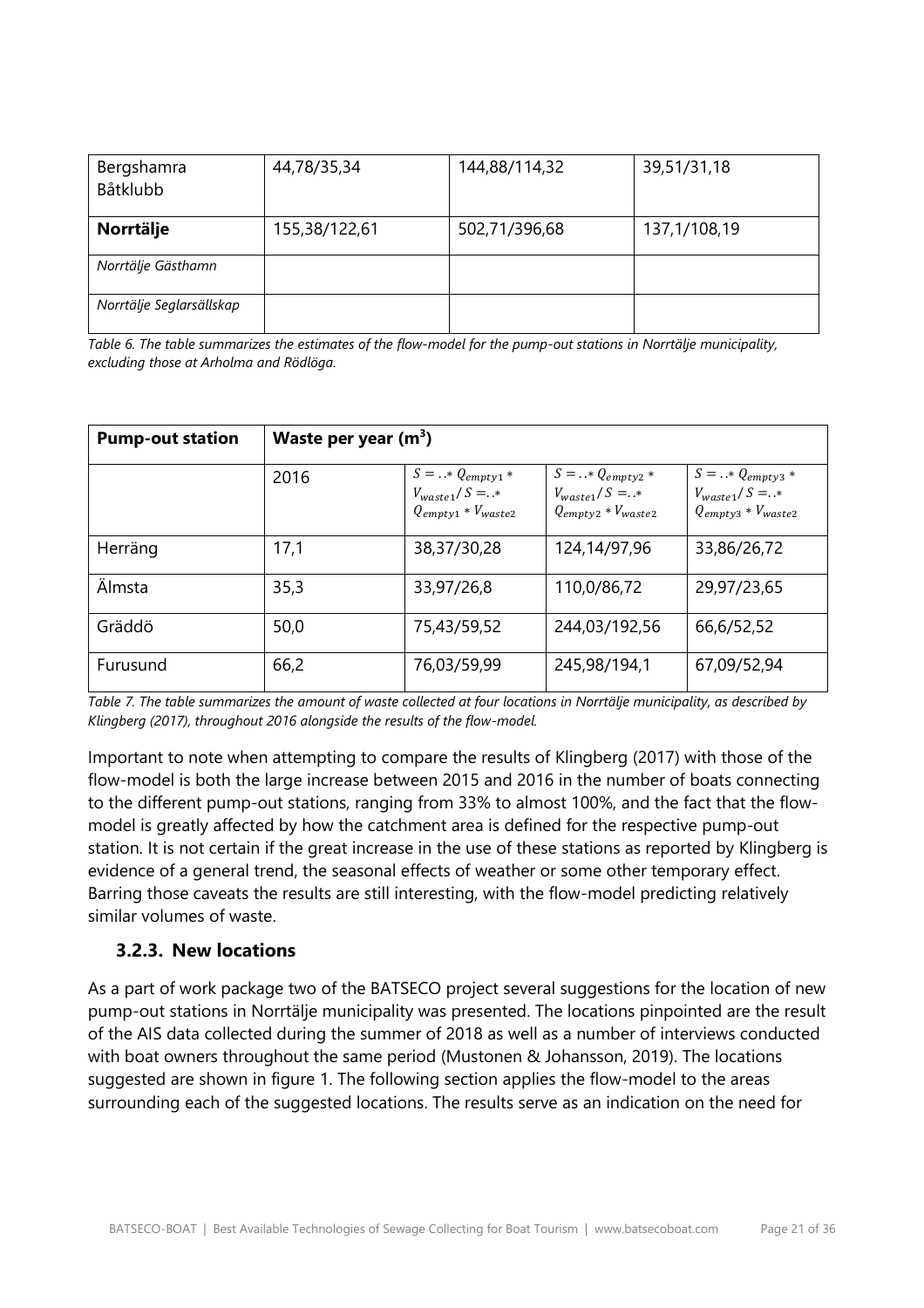new pump-out stations with the table below showing the yearly amounts of waste that can be expected to have been produced during the period.

| <b>Pump-out station</b>        | Waste per year $(m^3)$                                                     |                                                                         |                                                                           |  |
|--------------------------------|----------------------------------------------------------------------------|-------------------------------------------------------------------------|---------------------------------------------------------------------------|--|
|                                | $S =  * Q_{empty1} *$<br>$V_{waste1}/S = . * Q_{empty1} *$<br>$V_{waste2}$ | $S =  * Q_{empty2}$<br>$V_{waste1}/S = .* Q_{empty2} *$<br>$V_{waste2}$ | $S =  * Q_{empty3} *$<br>$V_{waste1}/S = .* Q_{empty3} *$<br>$V_{waste2}$ |  |
| Långgrundet/Sjögrund           | 25,68/20,26                                                                | 83,09/65,56                                                             | 22,66/17,88                                                               |  |
| Fejan                          | 22,55/17,8                                                                 | 72,96/57,57                                                             | 19,89/15,7                                                                |  |
| <b>Riddersholm</b><br>Gästhamn | 23,97/18,92                                                                | 77,57/61,21                                                             | 21,16/16,69                                                               |  |
| Outer archipelago              | 61,85/48,81                                                                | 200,11/157,9                                                            | 54,58/43,06                                                               |  |
| Outer archipelago<br>South 1   | 102,94/81,23                                                               | 333,05/262,8                                                            | 90,83/71,67                                                               |  |
| Outer archipelago<br>South 2   | 85,2/67,23                                                                 | 275,66/217,51                                                           | 75,18/59,32                                                               |  |
| Outer archipelago<br>South 3   | 47,93/37,82                                                                | 155,07/122,37                                                           | 42,29/33,37                                                               |  |

*Table 8. The table summarizes the estimated amount of waste that would have been generated at either of the suggested locations for new pump-out stations in Norrtälje municipality during 2018.*

The results show greater unmet needs in the outer parts of the Norrtälje archipelago when compared to the suggested locations closer to the coast.

Additionally, the rate at which waste can be expected to have been produced is shown in the figures below. The figures depict the amount of waste produced in the "inner", Långgrundet, Fejan and Redderholm, as well as "outer", Outer archipelago, Outer archipelago south 1, Outer archipelago south 2 and Outer archipelago 3, locations suggested which can be seen in figure 1.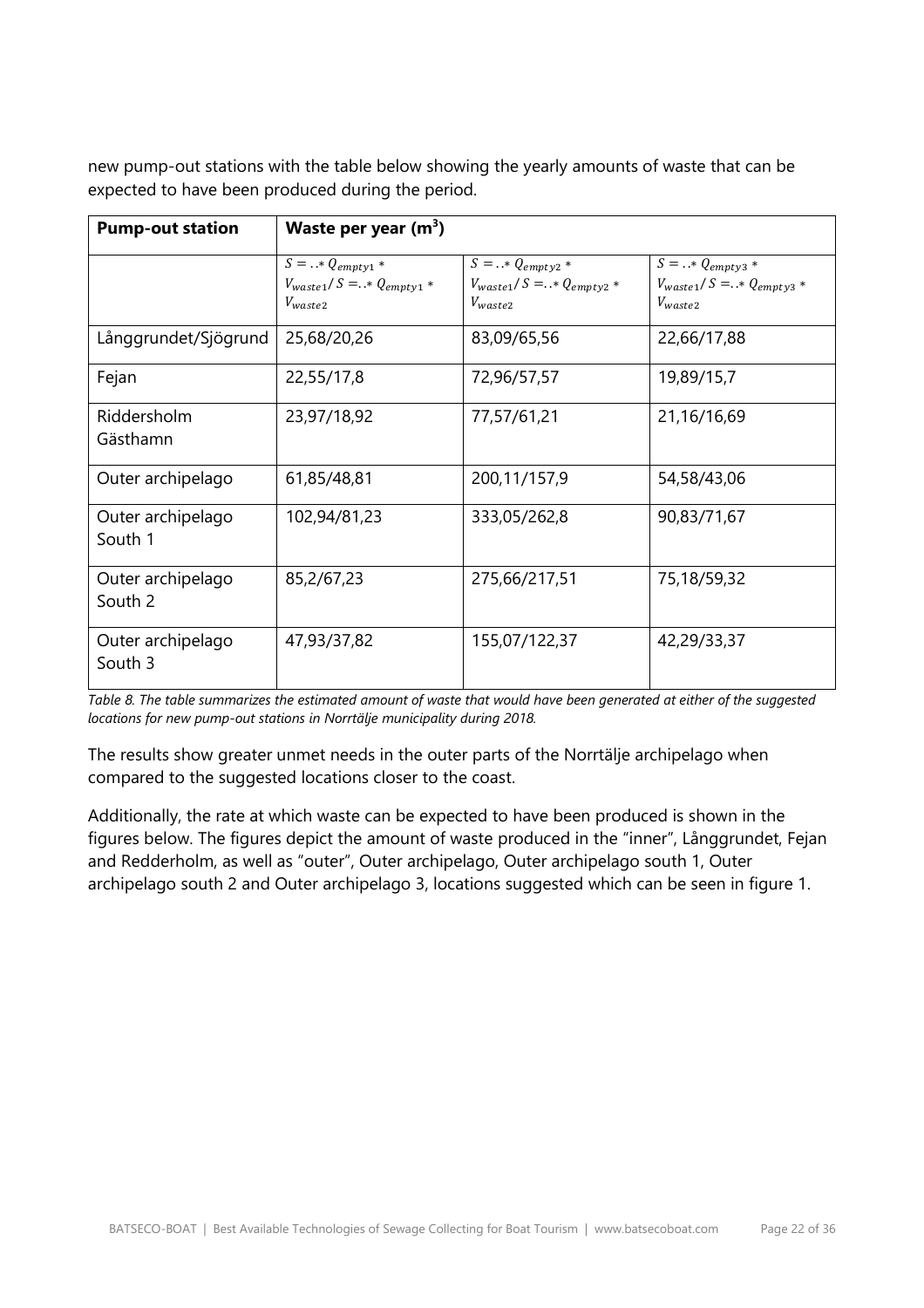

*Figure 7. Amount of waste predicted at each of the new inner locations during each week of the summer of 2018 and the accumulated amount throughout the season. Model estimated using Vwaste1.*



*Figure 8. Amount of waste predicted at each of the new inner locations during each week of the summer of 2018 and the accumulated amount throughout the season. Model estimated using Vwaste2.*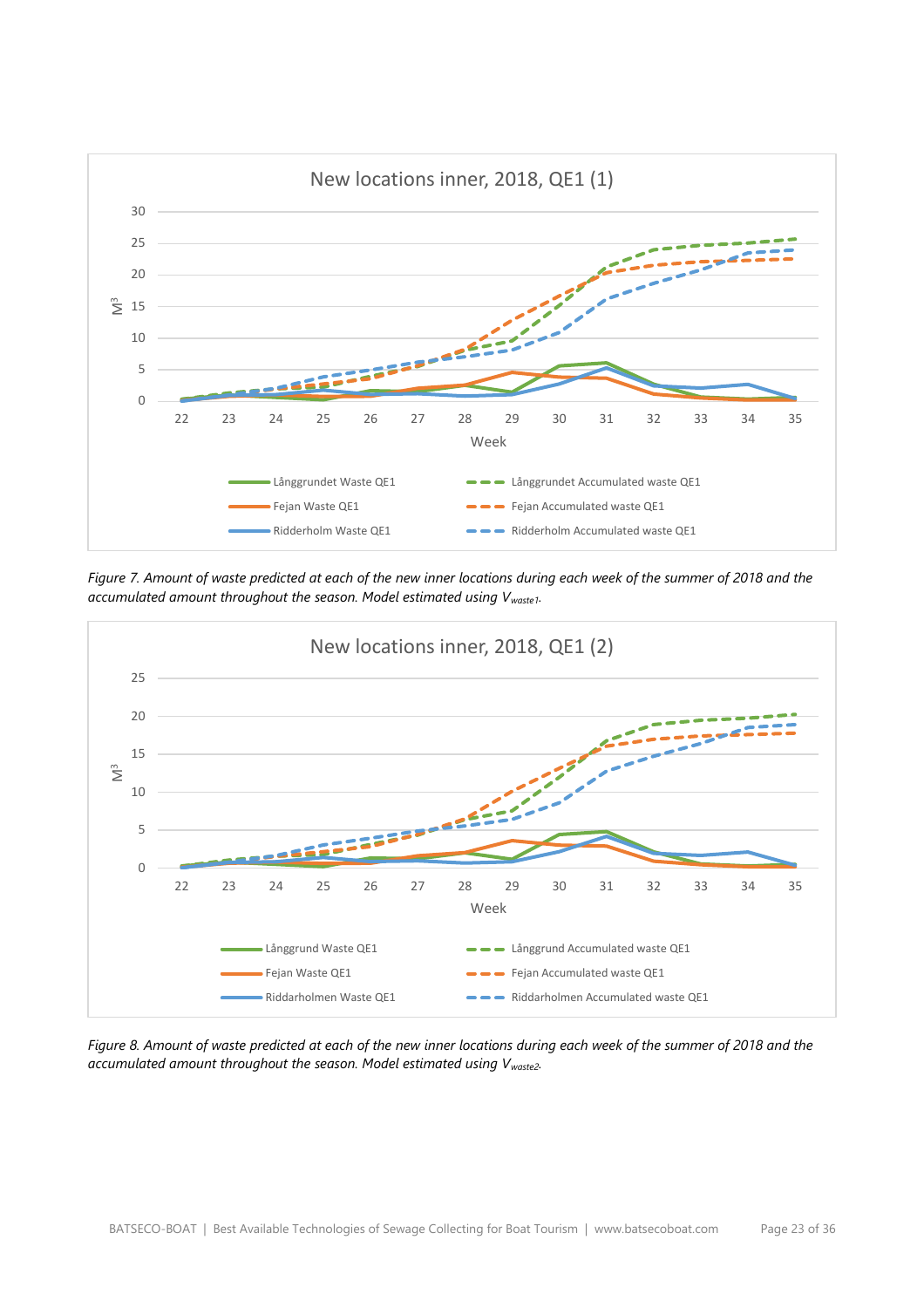

Figure 9. *Amount of waste predicted at each of the new inner locations during each week of the summer of 2018 and the accumulated amount throughout the season. Model estimated using Vwaste1.*



Figure 10. *Amount of waste predicted at each of the new inner locations during each week of the summer of 2018 and the accumulated amount throughout the season. Model estimated using Vwaste2.*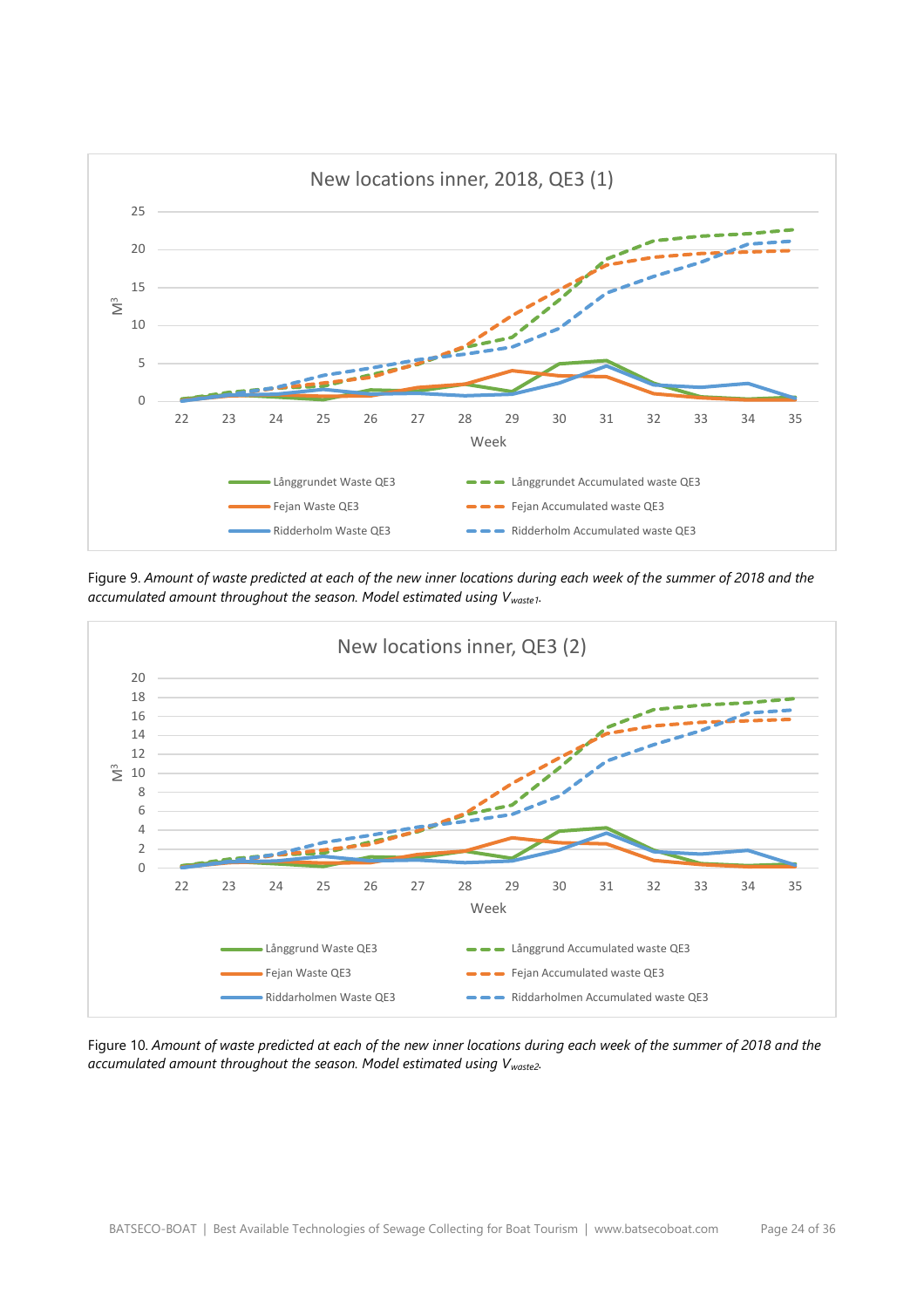

Figure 11. *Amount of waste predicted at each of the new outer locations during each week of the summer of 2018 and the accumulated amount throughout the season. Model estimated using Vwaste1.*



*Figure 12.* Amount of waste predicted at each of the new outer locations during each week of the summer of 2018 and the accumulated amount throughout the season. Model estimated using  $V_{waste2}$ .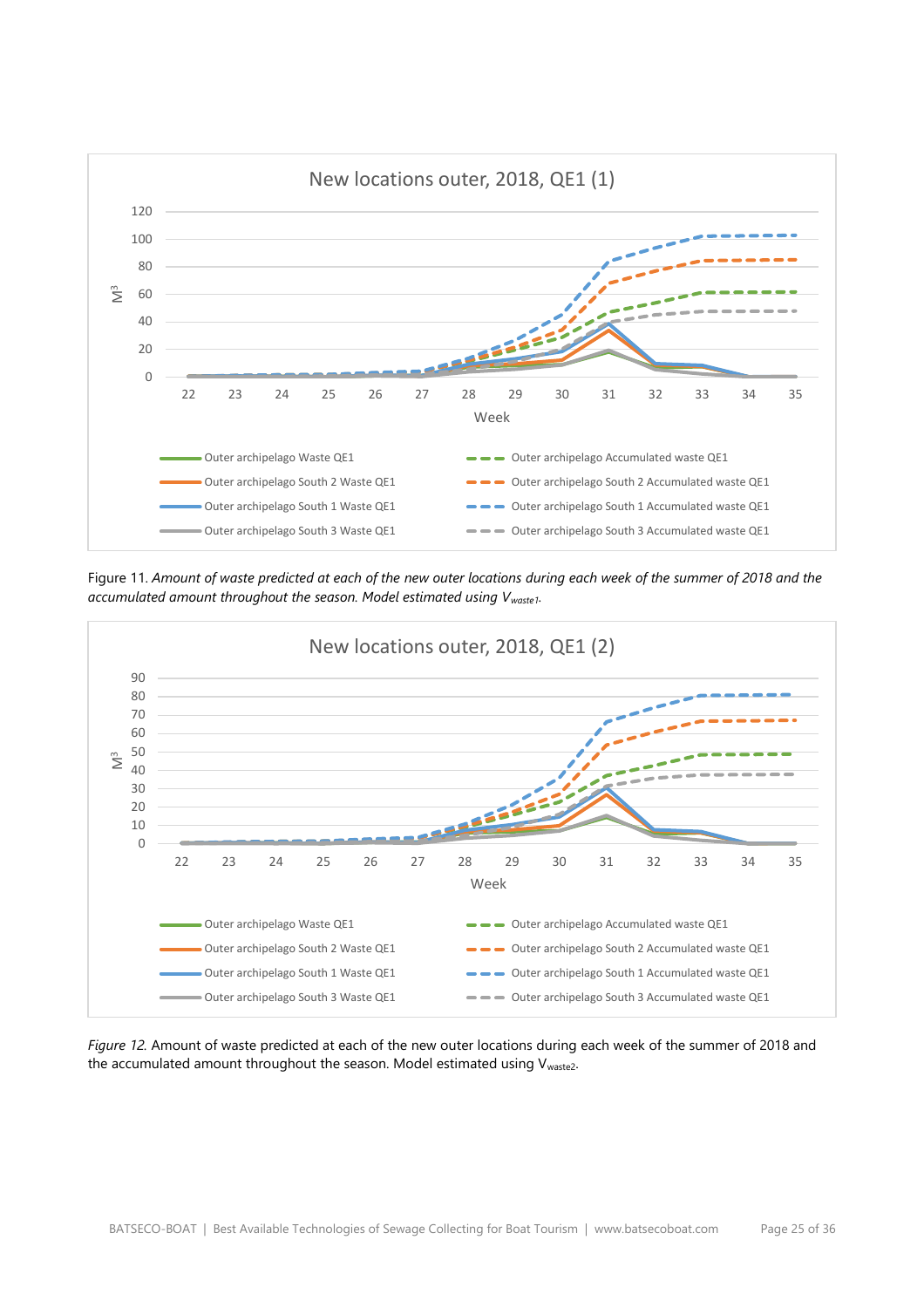

*Figure 13.* Amount of waste predicted at each of the new outer locations during each week of the summer of 2018 and the accumulated amount throughout the season. Model estimated using Vwaste1.



*Figure 14. Amount of waste predicted at each of the new outer locations during each week of the summer of 2018 and the accumulated amount throughout the season. Model estimated using Vwaste2.*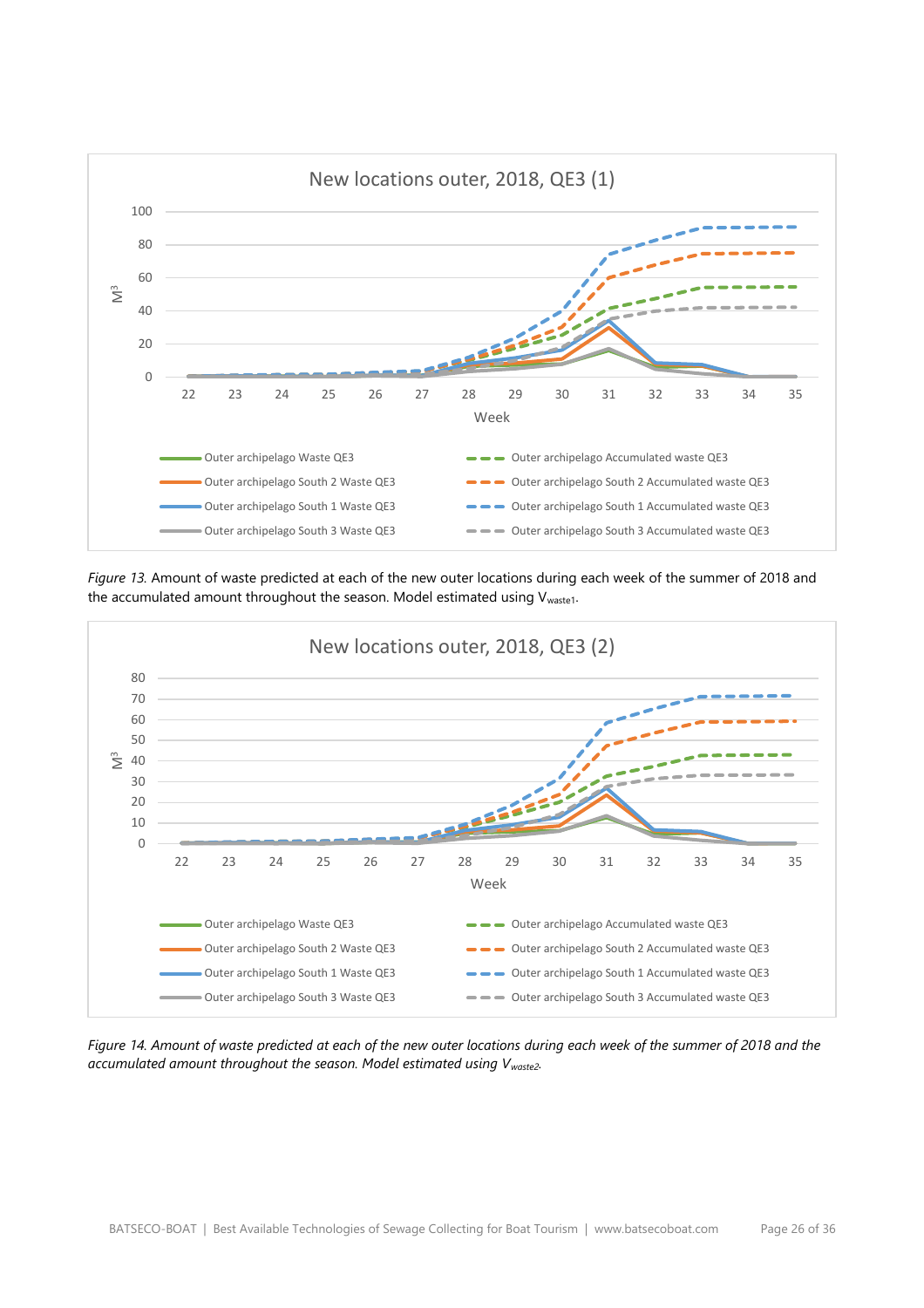# <span id="page-26-0"></span>**4. Analysis and discussion**

## **4.1. What can the flow model results be used for?**

The apparent benefits of the model are similar to those set out at the beginning of the study and while it is difficult to determine the exact validity of the model it should still serve as a useful tool in future planning of both when, and how often, existing stations should be emptied as well as where new ones are installed. Whether the model predictions are exactly accurate or not they illustrate similar issues as reported by the company in charge of emptying the two floating tanks in Norrtälje municipality of greater volumes of waste than the stations are capable of handling. In combination with the "timeline" of the rate at which waste is generated it should serve as a useful tool in planning and scheduling when the stations need to be emptied to ensure full functionality while still maintaining as much efficiency in terms of avoiding unnecessary trips.

Assuming that the model predictions are not overly optimistic they also allow for, as described in previous parts, estimates of where further pump-out stations are needed. In the effort to make more areas accessible to leisure boat tourism further options for disposing waste are crucial. By estimating the volumes of waste generated the model can thus help in determining where new pump-out stations would be the most useful, avoiding potential overlap with current ones while serving the greatest number of people.

Finally, given the discrepancy between the amount of waste that is collected and the results of the model it could serve as an indicator on the prevalence of illegal emptying of toilet waste in the region.

## **4.2. Applicability to other municipalities**

The generalizability of the results and model is dependent on the input factors used in estimating the model parameters. As such it is possible to fit the model, and estimate the need for pump-out stations, to any municipality given that the assumptions made on the behavior of boat owners can be expected to be similar or otherwise adapted for local, regional or national differences. This is more readily done for municipalities in Sweden as the data used from the survey by the Swedish transport agency is available for all parts of the country. For municipalities in other countries that are part of the Baltic Sea region it is likely necessary to find comparable data relevant to specifically that region or country. As described in the summary of available data a similar study on boating is available for Finland.

## **4.3. Data availability, resources needed**

The validity of the model parameters given all assumptions made, as stated above, and by extension the accuracy of the model itself is dependent on the available data. Information on the behavior of boat owners in specific regions, municipalities and Sweden as a whole is limited with the regular survey conducted by the Swedish transport agency perhaps giving the best overall view on the many facets of boat ownership. Another benefit is the easy access it allows for anyone interested in conducting a similar study along with information on further aspects that potentially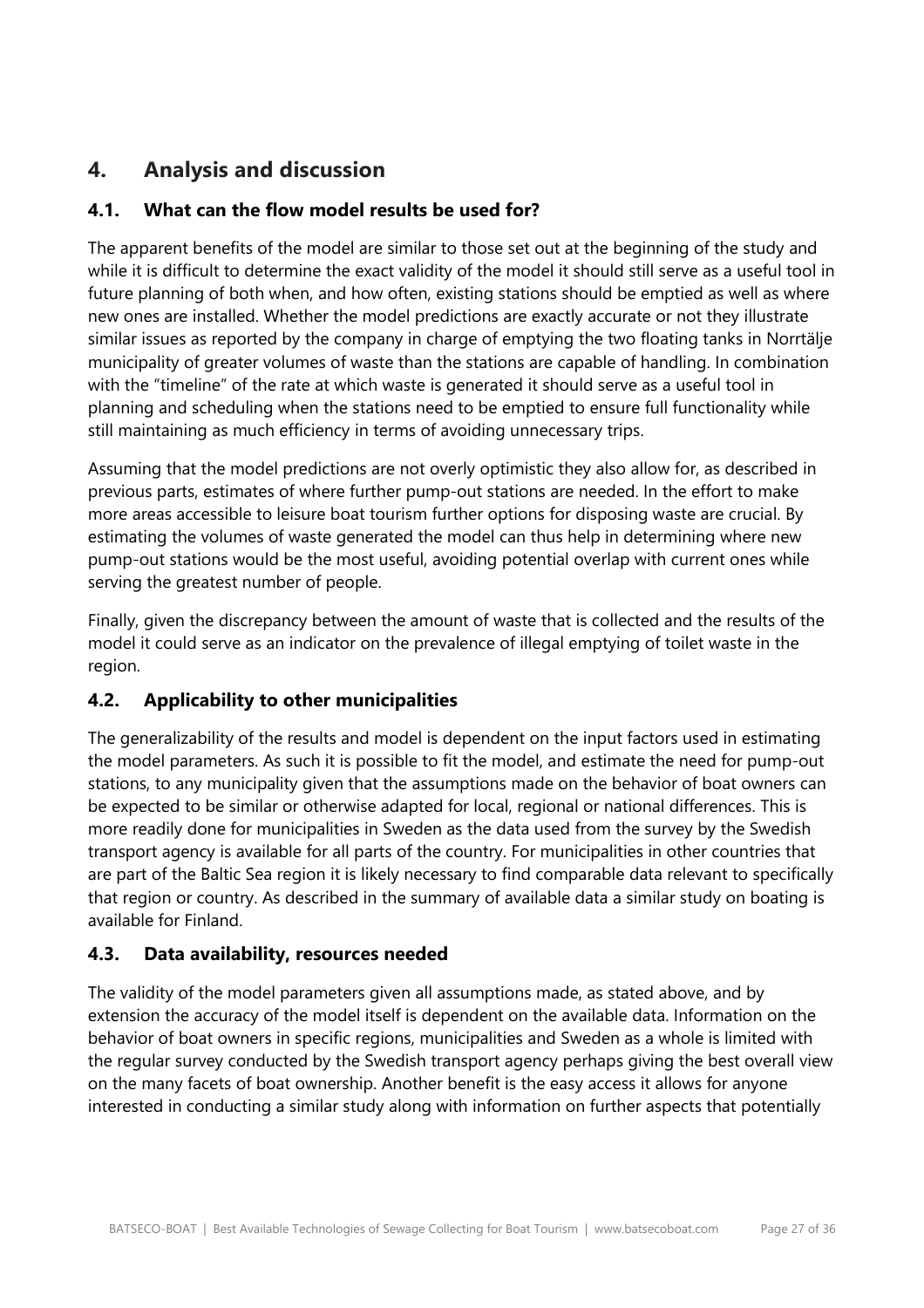could be used to enhance the flow model. The one caveat to it important to take note of is the limited number of actual respondents for some questions. Given the general lack of in-depth information it still serves as a useful reference in this study, and should be consulted in similar ones for other municipalities, but any results based on it should be viewed with a measure of caution. The two parts of additional information needed for a similar study, AIS data on leisure boat traffic and data on the extent pump-out stations are de facto used, should be available for any given municipality; AIS data for a specific area can be purchased from any number of companies and information on the use of pump-out stations, to the extent that it exists, is typically held by the respective owner.

The obvious and perhaps easiest to implement investments municipalities could take to facilitate more accurate and reliable estimates of their needs, in lieu of a statistical survey on the behaviour of its boat owners, is the installation of some form of tracking mechanism on pump-out stations already in use to help understand to which extent they are used. Knowing how frequently boats empty their waste in a station would allow for direct comparisons between the predicted volumes of the flow model and directly show the lack, or overabundance, of service provided in an area. Additionally, such information would greatly aid any future attempts to refine the flow model.

Along with a cursory understanding of MS excel, or another similar software, and information available as described above the model can be fitted to any region or municipality.

# <span id="page-27-0"></span>**5. How to use the flow model**

The ambition of this study is to allow for similar surveys to be conducted with other municipalities in mind. To that end, what follows is a stepwise instruction on how to best go about any such attempt.

- 1. Define the area or region for which the study is to be made.
- 2. Assemble the necessary data in order to define the relevant parameters:
	- a. AIS-transponder data for the region in question during a full boating season or some other period of interest.
	- b. Information regarding some of the behavior and characteristics of boat owners in the region. At a minimum this includes the share of boatowners who are part of the AIS-transponder network ( $B<sub>catch</sub>$ ), own and use a boat with a toilet installed ( $Q<sub>toilet</sub>$ ), some measure on the frequency that toilet tanks are emptied  $(Q_{\text{empty}})$  and the volume of waste each boat can be expected to empty when visiting a pump-out station (V<sub>waste</sub>). If such data proves hard to find this study provides templates that can be used, applicable primarily to other coastal municipalities in the centre of Sweden. However, some caution is advised as it is important when attempting to describe a certain region not to accidentally disregard regional characteristics that would greatly alter either parameter and subsequently the model outputs.
- 3. Define the catchment area for each pump-out station. As described earlier boat owners are assumed to choose the station closest to them. This assumption and how to implement it in practice can be seen in figure 2.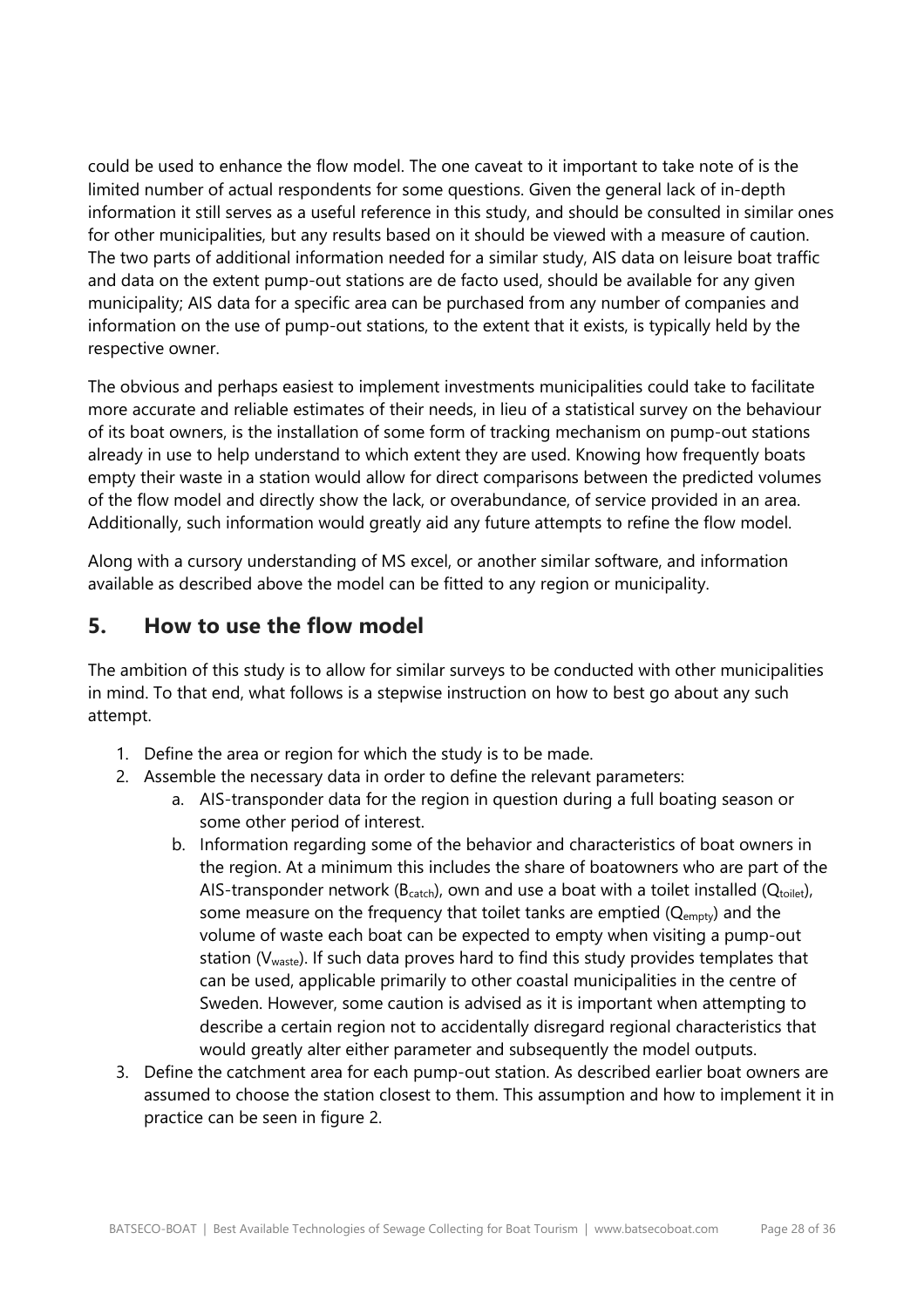4. Finally, the model can be applied using MS-excel, or another similar software. In this study the results are reported for the full 2018 season as well as weekly, but the model can easily be adapted to fit any time-period of interest. The only limiting factor is the way AIStransponder data is collected.

# <span id="page-28-0"></span>**6. Suggestions moving ahead**

The flow-model introduced is intended to serve as a helpful and easy-to-use aid in the planning and management of sewage latrine pump-out stations. Used alongside the knowledge and tools already available it should allow for more well-informed decisions to better serve the boating community and help make tourism in the Baltic Sea area more sustainable.

As in many other fields of study the main hinderance to further model development is the lack of data. Knowing more about the usage of pump-out stations would allow for model optimization and more accurate estimates. Setting such issues aside, additional benefits would be gained from applying the model to other region and conducting more case studies. Any such effort would indicate not only the effects of leisure boating in that region but also point towards the general applicability of the model, or lack thereof.

Data availability on leisure boat traffic and use of facilities could help not only planning of waste management but overall planning of services in the archipelagos of the Central Baltic region. Municipalities working together in each country and internationally within the Central Baltic region could collect such data and make it available in a standardized format adhering to formats used in municipal planning. Providing accessible and standardized data would increase the efficiency and reach of initiatives to improve services in the archipelago from private as well as public actors.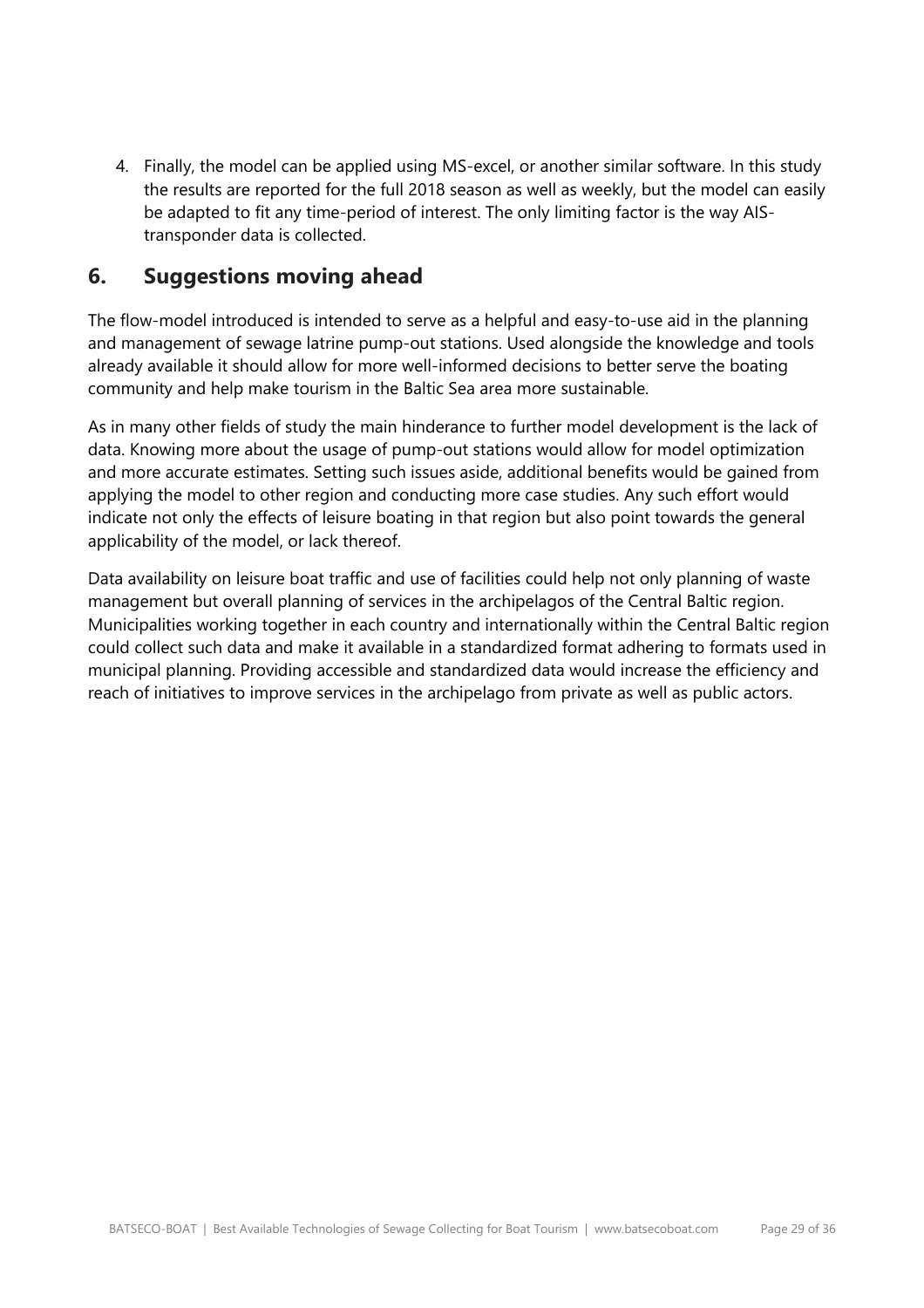# <span id="page-29-0"></span>**7. Appendix**

#### **7.1. Boat toilet water usage**

The following table summarizes the amount of water consumed when flushing a small subsection of boat toilets.

| <b>Product name</b>         | <b>Water usage - High</b> | <b>Water usage - Low</b> | Average |
|-----------------------------|---------------------------|--------------------------|---------|
| Jabsco 37045                |                           |                          |         |
| Jabsco 37055                | 2                         | 1                        | 1,5     |
| Jabsco 37255                | $\overline{2}$            |                          | 1,5     |
| Sanimarin Toalett SN31      | 2,2                       | 1,2                      | 1,7     |
| Masterflush Färskvatten     | 2,5                       | 1,2                      | 1,85    |
| Johnson Aquat El<br>Compact | 2,5                       | 2,5                      | 2,5     |
| Average                     |                           |                          | 1,675   |

*Table 9. The table summarizes the amount of water used when flushing a subsection of boat toilets.*

# **7.2. Flow-model Arholma and Rödlöga**

Model results using parameter values for Sweden.

| <b>Pump-out</b><br>station | Waste per year $(m^3)$ |                                                                           |                                                                           |                                                                           |  |
|----------------------------|------------------------|---------------------------------------------------------------------------|---------------------------------------------------------------------------|---------------------------------------------------------------------------|--|
|                            | 2018                   | $S =  * Q_{empty1} *$<br>$V_{waste1}/S = .*$<br>$Q_{empty1} * V_{waste2}$ | $S =  * Q_{empty2} *$<br>$V_{waste1}/S = .*$<br>$Q_{empty2} * V_{waste2}$ | $S =  * Q_{empty3} *$<br>$V_{waste1}/S = .*$<br>$Q_{empty3} * V_{waste2}$ |  |
| Arholma<br>Österhamn       | 18                     | 8,45/8,0                                                                  | 51,63/48,88                                                               | 14,08/13,33                                                               |  |
| Megelskär,<br>Rödlöga      | 24                     | 7,97/7,55                                                                 | 48,72/46,12                                                               | 13,29/12,58                                                               |  |

*Table 10. The table summarizes the results of the flow-model for Arholma and Rödlöga pump-out stations using parameter values for Sweden.*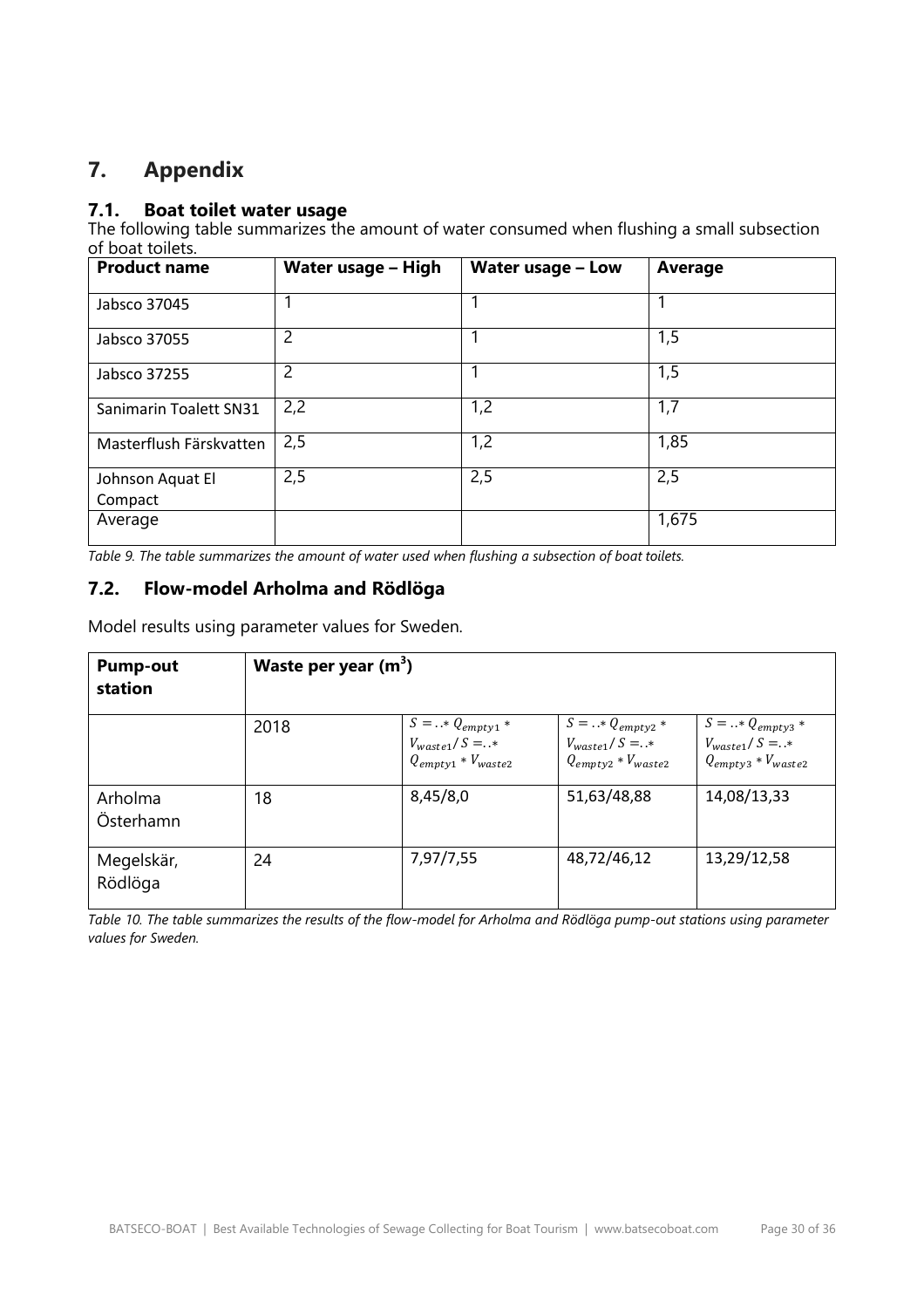# **7.3. Flow-model Norrtälje**

Model results using parameter values for Sweden.

| <b>Pump-out station</b>       | Waste per year $(m^3)$                                                    |                                                                           |                                                                                |  |
|-------------------------------|---------------------------------------------------------------------------|---------------------------------------------------------------------------|--------------------------------------------------------------------------------|--|
|                               | $S =  * Q_{empty1} *$<br>$V_{waste1}/S = .* Q_{empty1} *$<br>$V_{waste2}$ | $S =  * Q_{empty2} *$<br>$V_{waste1}/S = .* Q_{empty2} *$<br>$V_{waste2}$ | $S = \dots * Q_{empty3} *$<br>$V_{waste1}/S = .* Q_{empty3} *$<br>$V_{waste2}$ |  |
| Hallsta Båtklubb              | 7,27/6,88                                                                 | 44,43/42,06                                                               | 12,12/11,47                                                                    |  |
| Herrängs Båtklubb             | 8,32/7,87                                                                 | 50,83/48,12                                                               | 13,86/13,12                                                                    |  |
| Grisslehamn                   | 8,3/7,86                                                                  | 50,72/48,02                                                               | 13,83/13,1                                                                     |  |
| Grisslehamns Marina           |                                                                           |                                                                           |                                                                                |  |
| Grisslehamn, Västra<br>hamnen |                                                                           |                                                                           |                                                                                |  |
| Älmsta Gästhamn               | 7,36/6,97                                                                 | 44,99/42,6                                                                | 12,27/11,62                                                                    |  |
| Lidö Gästhamn                 | 4,48/4,24                                                                 | 27,36/25,9                                                                | 7,46/7,06                                                                      |  |
| Gräddö Hamn                   | 16,35/15,48                                                               | 99,91/94,6                                                                | 27,25/25,8                                                                     |  |
| Furusunds Gästhamn            | 16,48/15,6                                                                | 100,72/95,35                                                              | 27,47/26,01                                                                    |  |
| Blidö Bromskär                | 4,09/3,88                                                                 | 25,04/23,71                                                               | 6,83/6,47                                                                      |  |
| Bergshamra Båtklubb           | 9,71/9,19                                                                 | 59,32/56,16                                                               | 16,18/15,32                                                                    |  |
| Norrtälje                     | 33,68/31,89                                                               | 205,84/194,88                                                             | 56,14/53,15                                                                    |  |
| Norrtälje Gästhamn            |                                                                           |                                                                           |                                                                                |  |
| Norrtälje Seglarsällskap      |                                                                           |                                                                           |                                                                                |  |

*Table 11. The table summarizes the results of the flow-model using parameter values for Sweden.*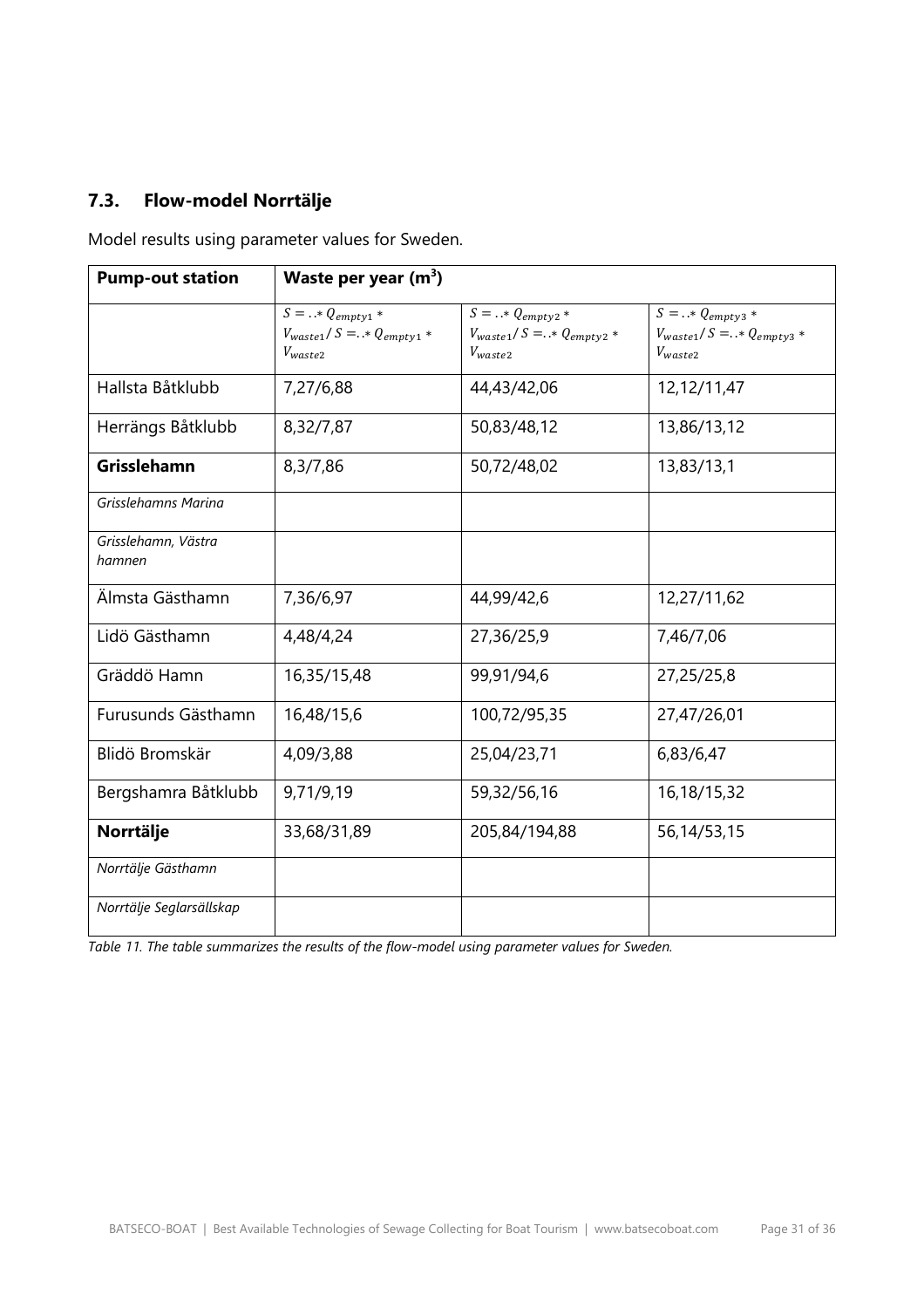#### **7.4. Flow-model new locations**

| <b>Pump-out station</b>      | Waste per year $(m^3)$                                                     |                                                                         |                                                                           |
|------------------------------|----------------------------------------------------------------------------|-------------------------------------------------------------------------|---------------------------------------------------------------------------|
|                              | $S =  * Q_{empty1} *$<br>$V_{waste1}/S = . * Q_{empty1} *$<br>$V_{waste2}$ | $S =  * Q_{empty2}$<br>$V_{waste1}/S = .* Q_{empty2} *$<br>$V_{waste2}$ | $S =  * Q_{empty3} *$<br>$V_{waste1}/S = .* Q_{empty3} *$<br>$V_{waste2}$ |
| Långgrundet/Sjögrund         | 5,57/5,27                                                                  | 34,02/32,21                                                             | 9,28/8,78                                                                 |
| Fejan                        | 4,9/4,63                                                                   | 29,88/28,28                                                             | 8,15/7,71                                                                 |
| Riddersholm<br>Gästhamn      | 5,2/4,92                                                                   | 31,76/30,07                                                             | 8,66/8,2                                                                  |
| Outer archipelago            | 13,41/12,69                                                                | 81,94/77,57                                                             | 22,35/21,16                                                               |
| Outer archipelago<br>South 1 | 22,32/21,13                                                                | 136,37/129,11                                                           | 37,19/35,21                                                               |
| Outer archipelago<br>South 2 | 18,47/17,49                                                                | 112,87/106,86                                                           | 30,78/29,14                                                               |
| Outer archipelago<br>South 3 | 10,39/9,84                                                                 | 63,5/60,11                                                              | 17,32/16,39                                                               |

Model results using parameter values for Sweden.

*Table 12. The table summarizes the results of the flow-model for each of the suggested locations for new pump-out stations using parameter values for Sweden.*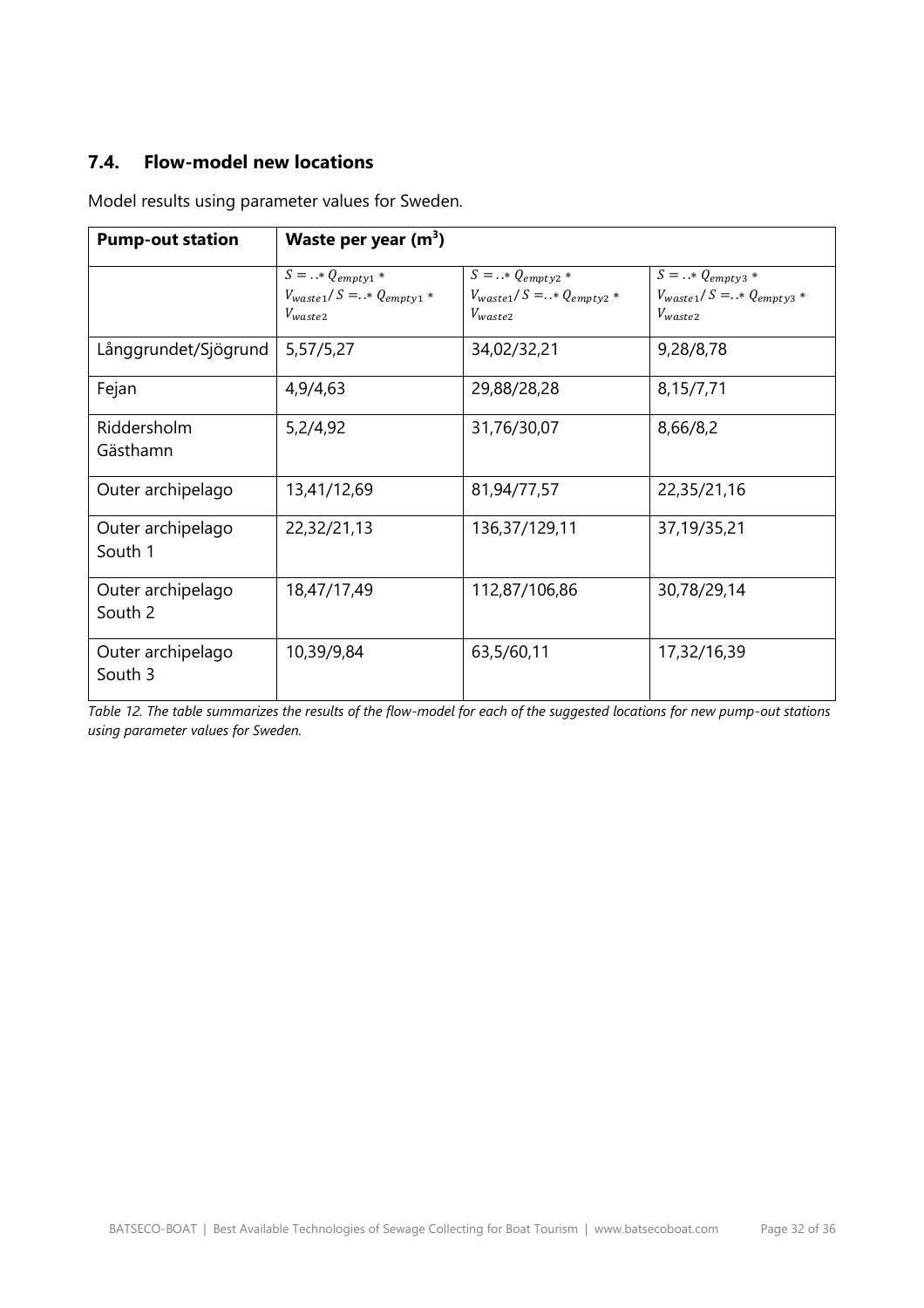#### **7.5. Flow-model water consumption**

Results for model (1) assuming the average person uses their boat toilet three quarters of the time, half the time or one quarter of the time. Model estimated using parameter values for the ECA.

#### **7.5.1. Arholma and Rödlöga**

| <b>Pump-out station</b> | Waste per year $(m^3)$ , $\frac{3}{4}$ use |                                  |                                  |  |
|-------------------------|--------------------------------------------|----------------------------------|----------------------------------|--|
|                         | $S =  * Q_{empty1} * V_{waste1}$           | $S =  * Q_{empty2} * V_{waste1}$ | $S =  * Q_{empty3} * V_{waste1}$ |  |
| Arholma                 | 29,23                                      | 94,57                            | 25,79                            |  |
| Rödlöga                 | 27,58                                      | 89,23                            | 24,34                            |  |

*Table 13. The table summarizes the results of the flow model when adjusting the frequency by which boat toilets are used.*

| <b>Pump-out station</b> | Waste per year $(m^3)$ , $1/2$ use |                                  |                                  |  |
|-------------------------|------------------------------------|----------------------------------|----------------------------------|--|
|                         | $S =  * Q_{empty1} * V_{waste1}$   | $S =  * Q_{empty2} * V_{waste1}$ | $S =  * Q_{empty3} * V_{waste1}$ |  |
| Arholma                 | 19,49                              | 63,05                            | 17,2                             |  |
| Rödlöga                 | 18,39                              | 59,49                            | 16,22                            |  |

*Table 14. The table summarizes the results of the flow model when adjusting the frequency by which boat toilets are used.*

| <b>Pump-out station</b> | Waste per year $(m^3)$ , $\frac{1}{4}$ use |                                  |                                  |  |
|-------------------------|--------------------------------------------|----------------------------------|----------------------------------|--|
|                         | $S =  * Q_{empty1} * V_{waste1}$           | $S =  * Q_{empty2} * V_{waste1}$ | $S =  * Q_{empty3} * V_{waste1}$ |  |
| Arholma                 | 9,74                                       | 31,52                            | 8,6                              |  |
| Rödlöga                 | 9,19                                       | 29,74                            | 8,11                             |  |

*Table 15. The table summarizes the results of the flow model when adjusting the frequency by which boat toilets are used.*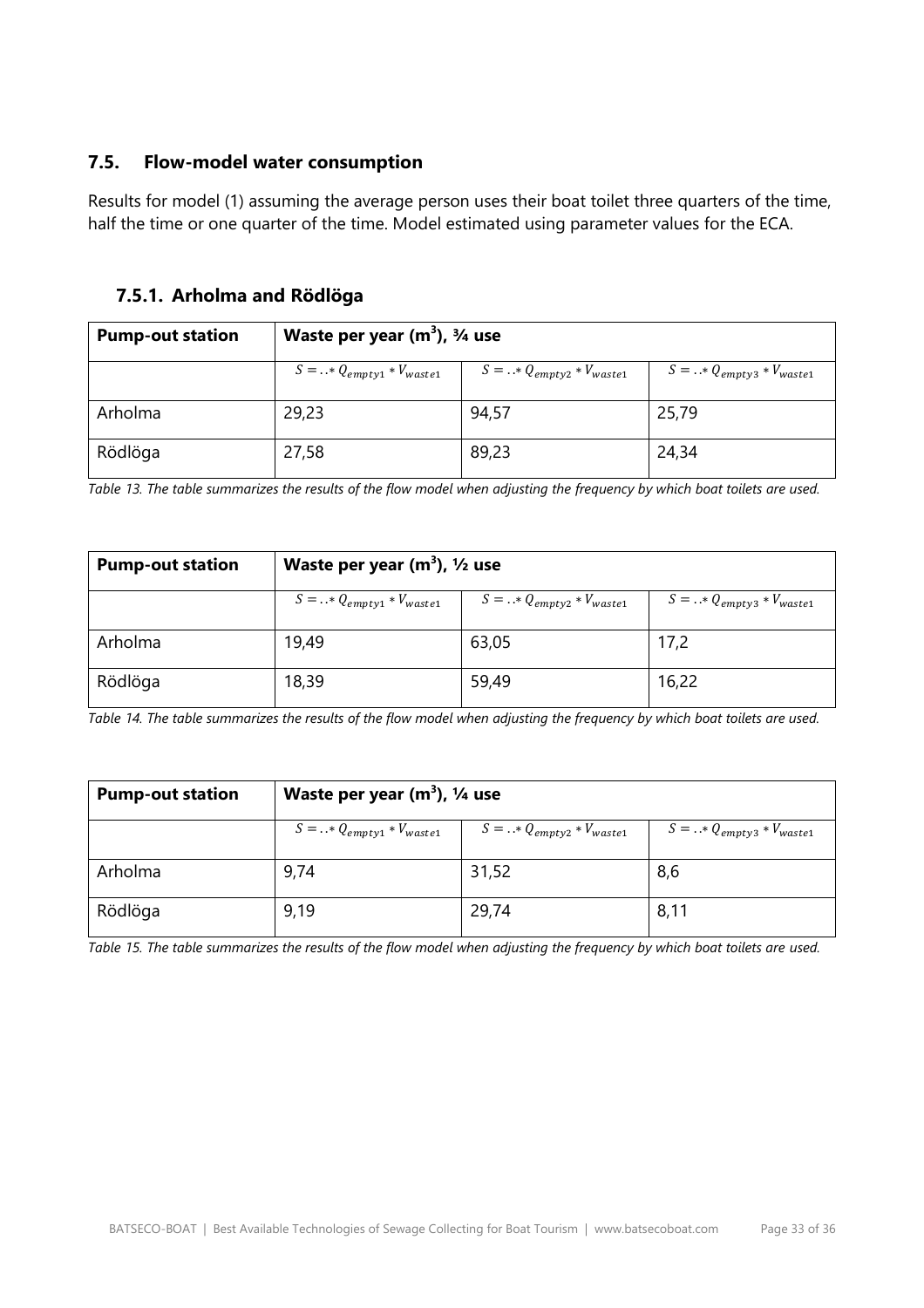# **7.5.2. Norrtälje**

| <b>Pump-out station</b>       | Waste per year $(m^3)$ , $\frac{3}{4}$ use |                                  |                                  |  |
|-------------------------------|--------------------------------------------|----------------------------------|----------------------------------|--|
|                               | $S =  * Q_{empty1} * V_{waste1}$           | $S =  * Q_{empty2} * V_{waste1}$ | $S =  * Q_{empty3} * V_{waste1}$ |  |
| Hallsta Båtklubb              | 25,15                                      | 81,38                            | 22,19                            |  |
| Herrängs Båtklubb             | 28,78                                      | 93,11                            | 25,4                             |  |
| Grisslehamn                   | 28,71                                      | 92,9                             | 25,34                            |  |
| Grisslehamns Marina           |                                            |                                  |                                  |  |
| Grisslehamn, Västra<br>hamnen |                                            |                                  |                                  |  |
| Älmsta Gästhamn               | 25,48                                      | 82,42                            | 22,48                            |  |
| Lidö Gästhamn                 | 15,49                                      | 50,11                            | 13,67                            |  |
| Gräddö Hamn                   | 56,57                                      | 183,02                           | 49,91                            |  |
| Furusunds Gästhamn            | 57,02                                      | 184,49                           | 50,31                            |  |
| Blidö Bromskär                | 14,18                                      | 45,87                            | 12,51                            |  |
| Bergshamra Båtklubb           | 33,59                                      | 106,66                           | 29,63                            |  |
| Norrtälje                     | 116,54                                     | 377,04                           | 102,83                           |  |
| Norrtälje Gästhamn            |                                            |                                  |                                  |  |
| Norrtälje Seglarsällskap      |                                            |                                  |                                  |  |

*Table 16. The table summarizes the results of the flow model when adjusting the frequency by which boat toilets are used.*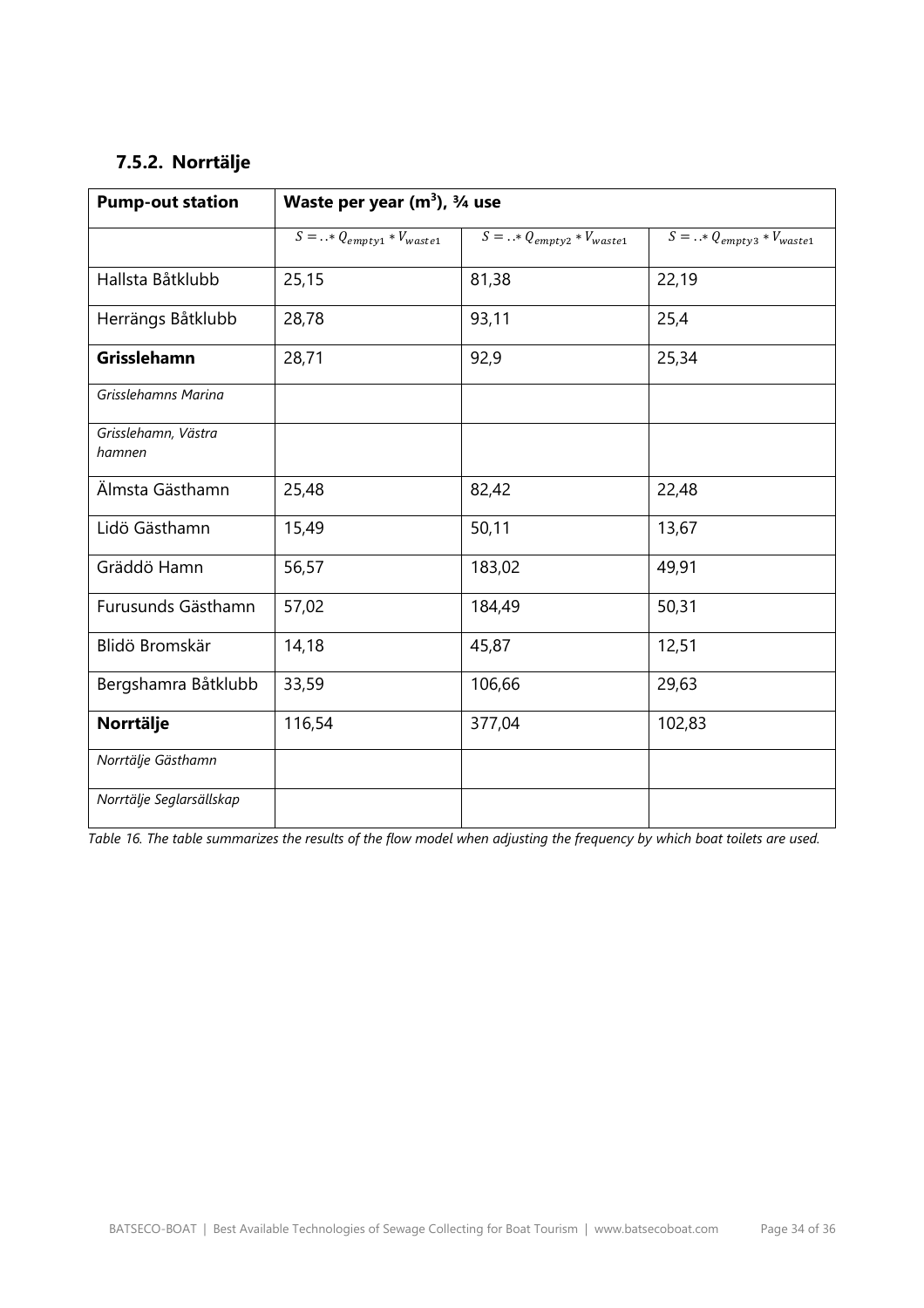#### **7.5.3. New locations**

| <b>Pump-out station</b>      | Waste per year $(m^3)$ , $\frac{3}{4}$ use |                                     |                                     |  |
|------------------------------|--------------------------------------------|-------------------------------------|-------------------------------------|--|
|                              | $S = .$ * $Q_{empty1}$ * $V_{waste1}$      | $S = .$ * $Q_{empty2} * V_{waste1}$ | $S = .$ * $Q_{empty3} * V_{waste1}$ |  |
| Långgrundet/Sjögrund         | 19,26                                      | 62,32                               | 17,0                                |  |
| Fejan                        | 16,91                                      | 54,72                               | 14,92                               |  |
| Riddersholm<br>Gästhamn      | 17,98                                      | 58,18                               | 15,87                               |  |
| Outer archipelago            | 46,39                                      | 150,08                              | 40,93                               |  |
| Outer archipelago<br>South 1 | 63,90                                      | 206,74                              | 56,38                               |  |
| Outer archipelago<br>South 2 | 77,21                                      | 249,79                              | 68,12                               |  |
| Outer archipelago<br>South 3 | 35,95                                      | 116,31                              | 31,72                               |  |

*Table 17. The table summarizes the results of the flow model when adjusting the frequency by which boat toilets are used.*